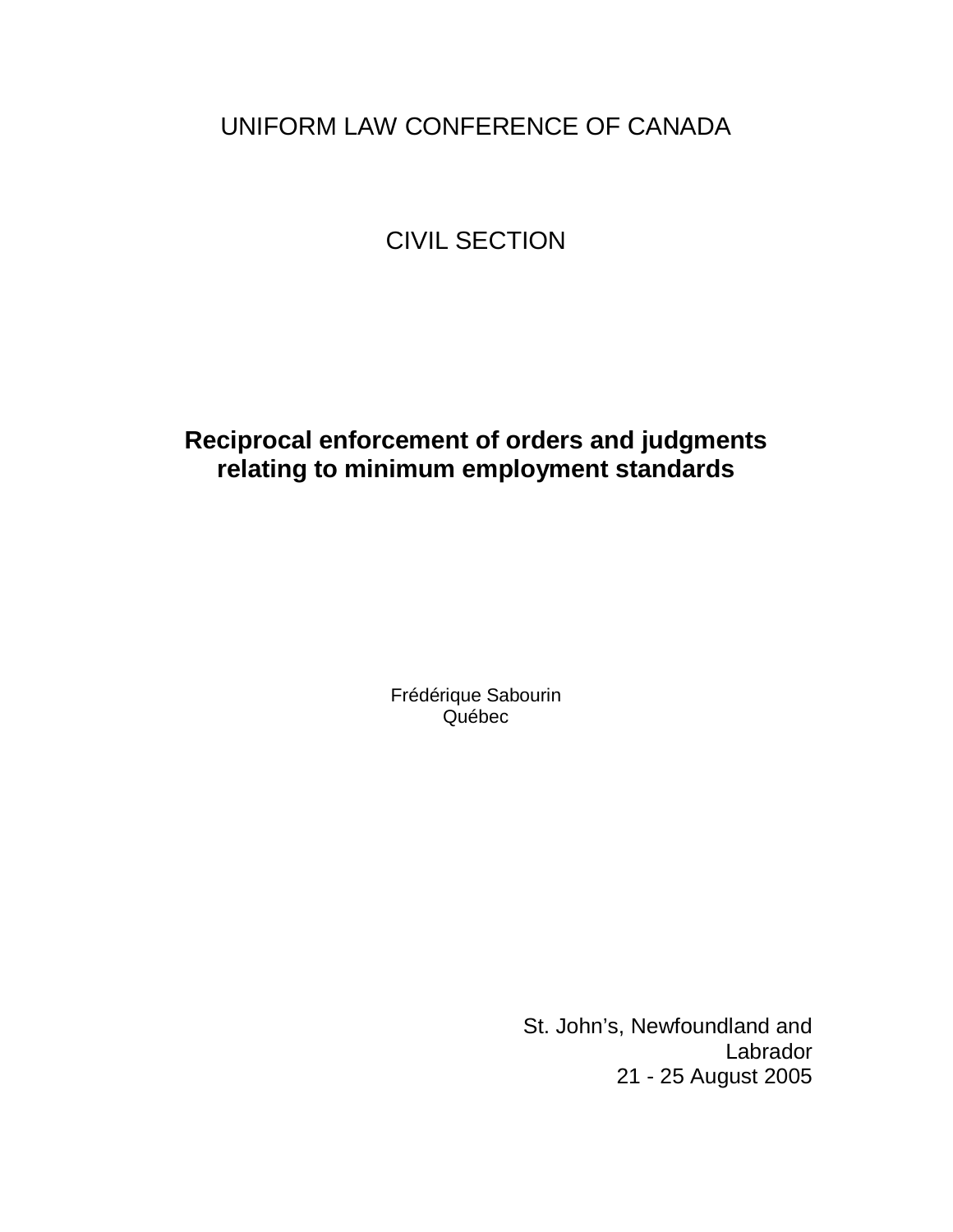[1] In the area of employment standards, all the provinces and territories except Québec (see Appendix 1), mutually recognize and enforce their orders and judgments. The provinces of Alberta, British Columbia, Manitoba and Ontario have legislative provisions allowing them to designate American states as reciprocating jurisdictions.

[2] The Uniform Enforcement of Canadian Judgments Act, the Uniform Enforcement of Foreign Judgments Act and the Uniform Enforcement of Canadian Judgments and Decrees Act do not expressly exclude such orders and judgments from their respective scope.

# **Should the uniform statutes include or exclude such orders or judgments?**

[3] The general practice has been for the uniform statutes to exclude judgments or orders that are already covered by an existing inter-provincial enforcement regime, such as support orders and custody and access orders involving minor children.

[4] In a mutual legal assistance regime in which the authorities responsible for the administration of minimum employment standards are to assume the costs of representing the worker, reciprocity appears to be an important factor. The uniform statutes have not, however, incorporated that condition.

[5] In the light of those considerations, it does not appear advisable to include these types of orders and judgments in the uniform statutes on the enforcement of orders and judgments.

[6] That being said, should the Uniform Law Conference of Canada expressly exclude them?

[7] Even though the exclusion is not express, there can be no doubt that the regime is excluded from the scope of the uniform statutes by virtue of the principle of statutory construction under which a specific regime is an exception to the more general one.

[8] Were it not for the existing regime based on reciprocity, however, orders and judgments relating to minimum employment standards would probably be included within the scope of the uniform statutes.

[9] It might also be appropriate to specifically exclude such orders and judgments for the sake of transparency and information, to allow litigants to more readily identify the laws of general application and the specific statutes that have precedence over them.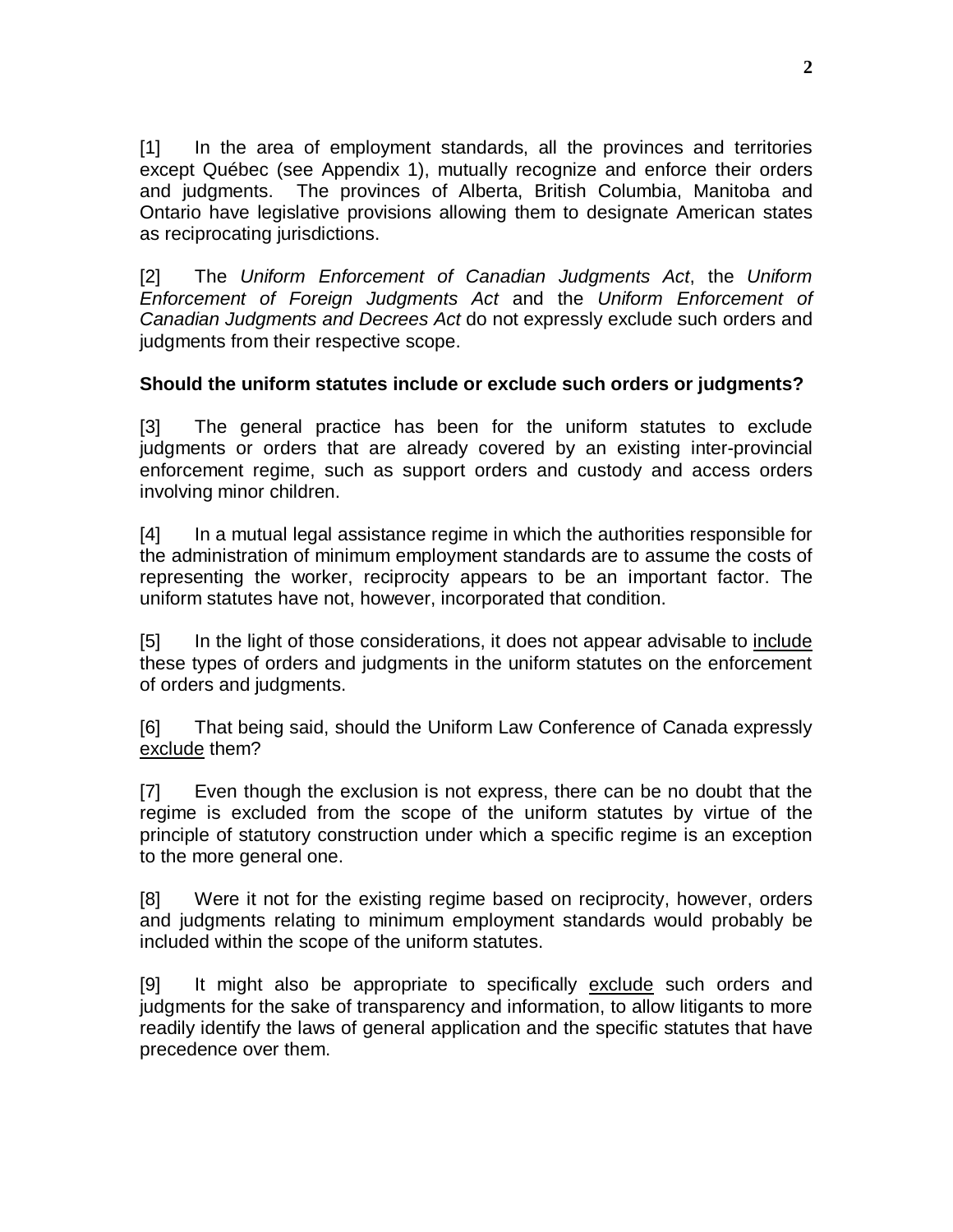## **Recommendation**:

[10] The Uniform Enforcement of Canadian Judgments Act, the Uniform Enforcement of Foreign Judgments Act and the Uniform Enforcement of Canadian Judgments and Decrees Act should be amended to expressly exclude orders and judgments relating to minimum employment standards from their scope.

[11] It may be appropriate at the same time to look into the relevance and advisability of enhancing and harmonizing the current legislation in this field with the authorities responsible for administering minimum employment standards in Canada.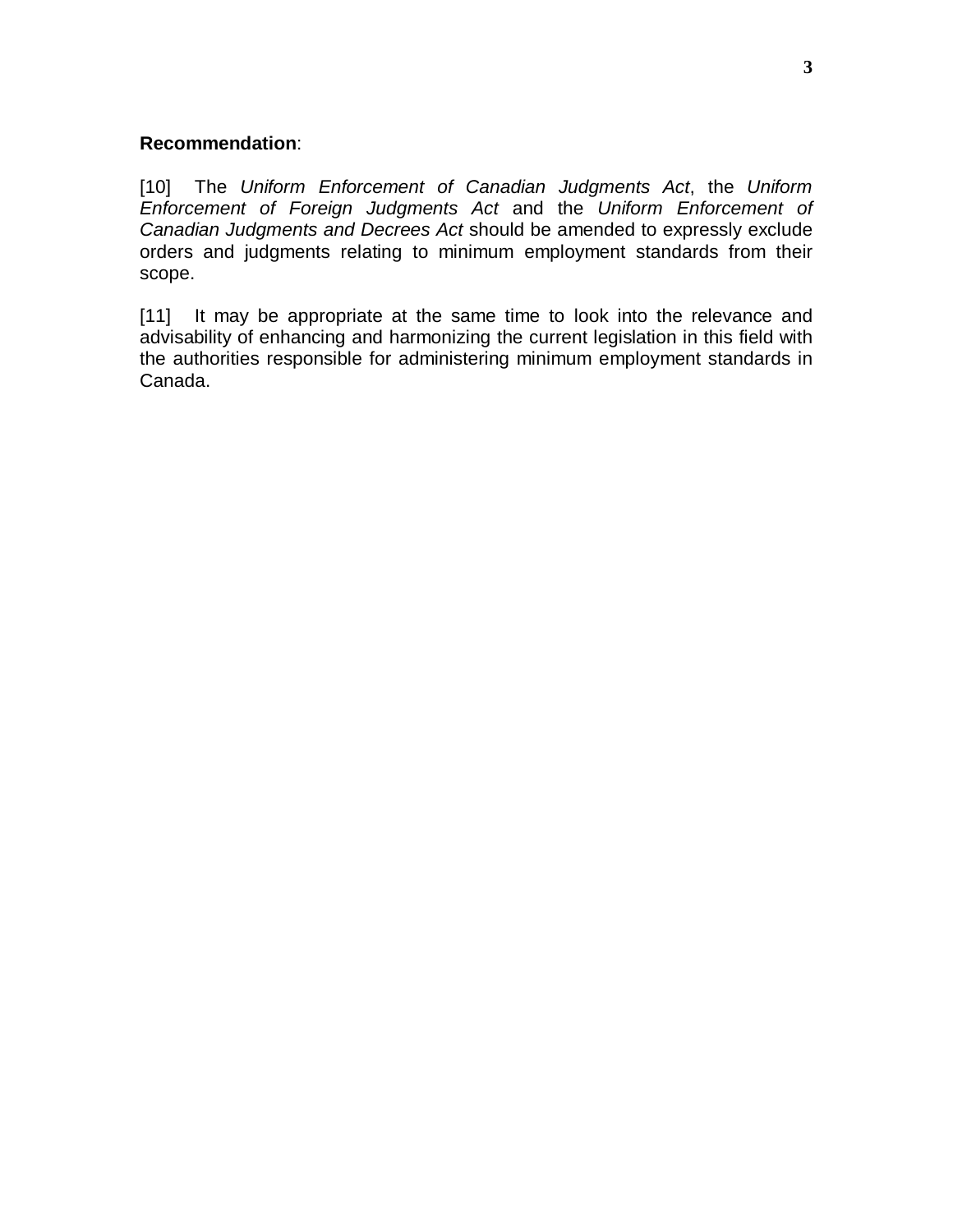## **APPENDIX 1 - Reciprocal enforcement of orders and judgments relating to minimum employment standards**

## **Alberta, Employment Standards Code, RSA 2000, c. E-9, s.112; 2001 c. C-28.1 s450**

Reciprocal enforcement of orders

113(1) If the Lieutenant Governor in Council is satisfied that reciprocal provisions are in effect or will be made by another jurisdiction for the enforcement of orders of officers or of the Director or umpires' awards, the Lieutenant Governor in Council may

(a) declare that jurisdiction to be a reciprocating jurisdiction for the purpose of enforcing orders, awards, certificates or judgments for the payment of earnings made under an enactment of that jurisdiction, and

(b) designate an authority within that jurisdiction as the authority who may make applications or issue certificates under this section.

(2) If an order, award, certificate or judgment for the payment of earnings has been obtained under an enactment of a reciprocating jurisdiction, the designated authority may apply to the Director to enforce the order, award, certificate or judament.

(3) On receipt of a copy of the order, award, certificate or judgment for the payment of earnings

(a) certified to be a true copy by the court in which the order, award, certificate or judgment is registered, or

(b) if there is no provision in the reciprocating jurisdiction for registration, certified to be a true copy by the designated authority, and on being satisfied that the earnings or an amount payable is still owing, the Director must file the copy of the order, award, certificate or judgment with the clerk of the Court and the order is then enforceable under this Act.

1996 c. E-10.3 s.113.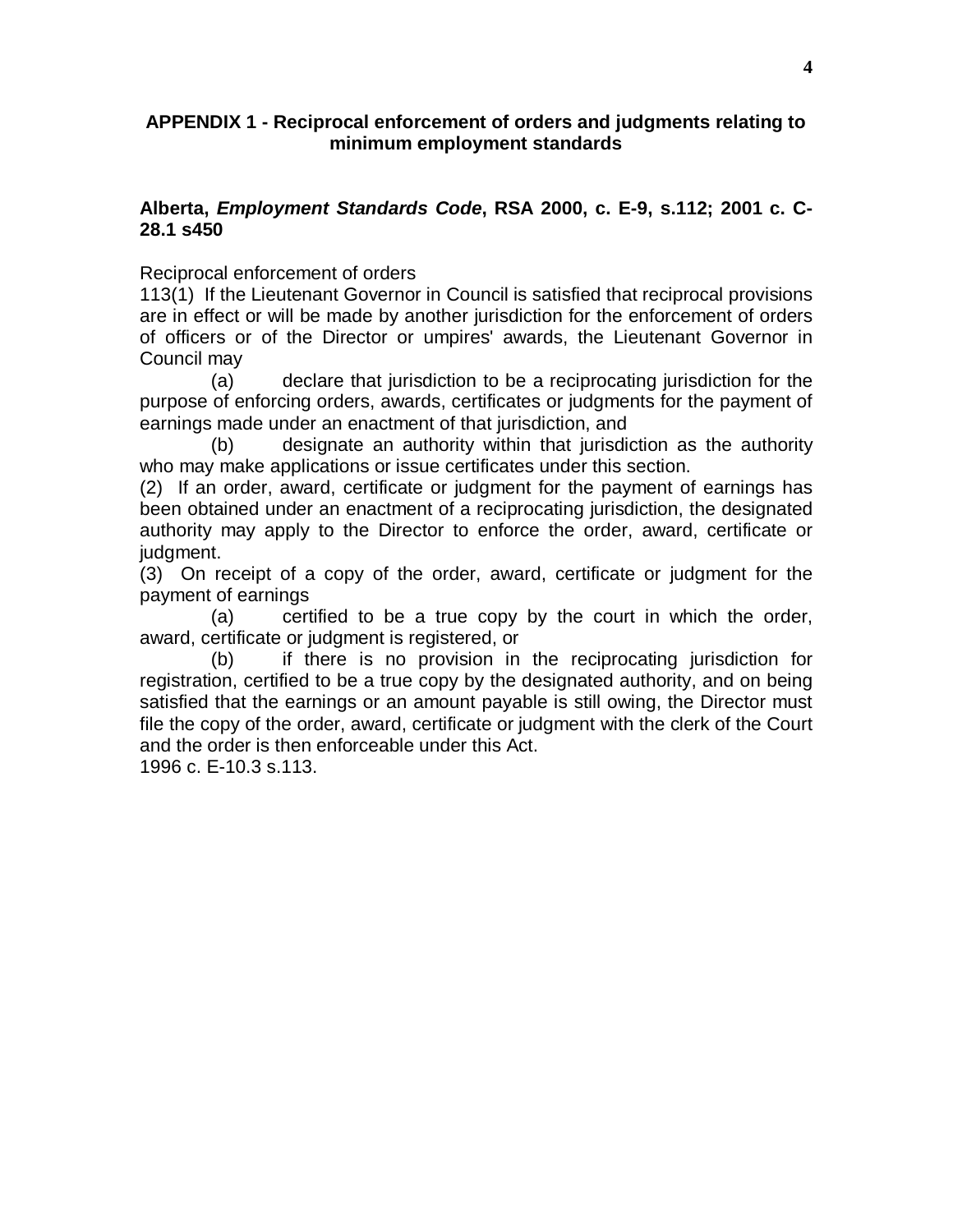## **British-Columbia, Employment Standards Act, RSBC 1996, Chapter 113**

Extraprovincial certificates

**119** (1) If satisfied that reciprocal provisions will be made by another jurisdiction in or outside of Canada for enforcing determinations of the director, the Lieutenant Governor in Council may

(a) declare that jurisdiction to be a reciprocating jurisdiction, and

(b) designate the designated statutory authority of that jurisdiction for the purpose of this section.

(2) If a designated statutory authority obtains an order, judgment or payment-of-wages certificate, the authority may apply to the director to enforce that order, judgment or certificate.

(3) The application must include a copy of the order, judgment or paymentof-wages certificate certified

(a) by the court in which the order, judgment or certificate is registered, or

(b) by the designated statutory authority as a true copy, if there is no provision in the reciprocating jurisdiction for registering the order, judgment or certificate in a court.

(4) If satisfied on receiving the application that the wages set out in the order, judgment or certificate are still owing, the director may make a determination requiring payment of those wages and may file the determination in a Supreme Court registry.

(5) A determination filed under subsection (4) is enforceable by the director in the same manner and with the same priorities as are provided in this Act for wages owing.

(6) Any person served under section 81 with a determination made under this section, may appeal the determination to the Supreme Court within

(a) 15 days after the date of service, if the person was served by registered mail, or

(b) 8 days after the date of service, if the person was personally served or served under section 122 (3).

(7) The Rules of Court apply to an appeal under subsection (6) to the extent they are consistent with this section.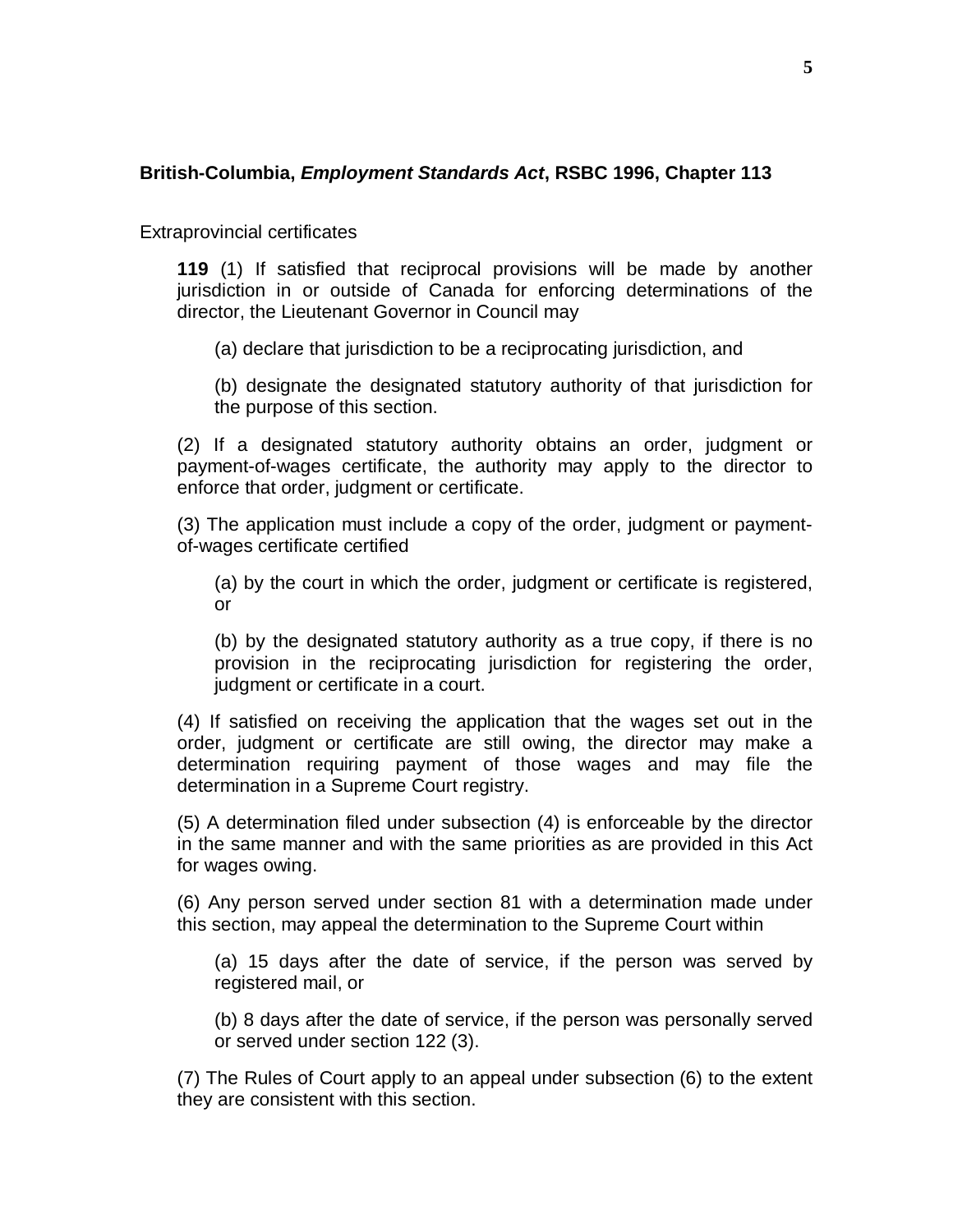(8) The Supreme Court has the same power that the tribunal has under section 113 to suspend the determination on application.

(9) After hearing the appeal, the Supreme Court may confirm, vary or cancel the determination under appeal or refer the matter back to the director.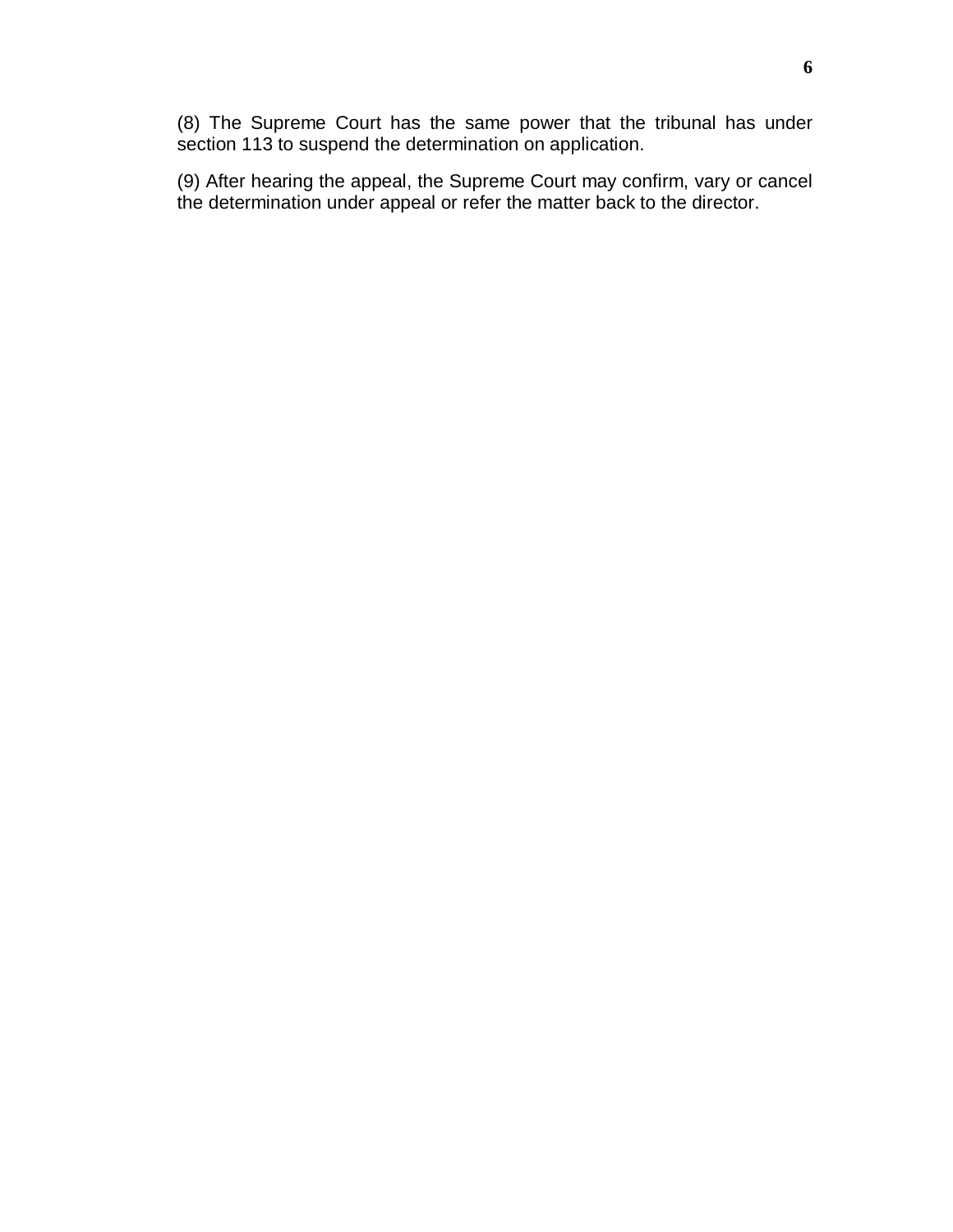# **Manitoba, Employment Standards Code, C.C.S.M. c. E110**

# **DIVISION 9**

# **RECIPROCAL ENFORCEMENT**

Designation of reciprocating jurisdictions

114(1) If satisfied that orders under this Code for the payment of wages are or are about to become enforceable under the law of the government of Canada, another province or a territory of Canada, or the government or a state or territory of the United States, the Lieutenant Governor in Council may by regulation designate the other jurisdiction as a reciprocating jurisdiction for the purpose of enforcing in Manitoba an order, certificate or judgment made under the law of the other jurisdiction that is the equivalent of an order made or issued under this Code for the payment of wages.

Application to director for reciprocal enforcement

114(2) An official designated by a reciprocating jurisdiction for the purpose may apply to the director for the reciprocal enforcement under this Code of an order, certificate or judgment made or issued under the law of that jurisdiction.

Reciprocal enforcement on filing in court

114(3) Where, on an application under subsection (2), the director is satisfied that an order, certificate or judgment of the reciprocating jurisdiction is the equivalent of a payment of wages order made under this Code and that wages payable under the order, certificate or judgment remain unpaid, the director shall file a true copy of the order, certificate or judgment in the court and, upon filing, the order, certificate or judgment is enforceable, in respect of the amount of wages that remain unpaid, as an order of the court in favour of the director.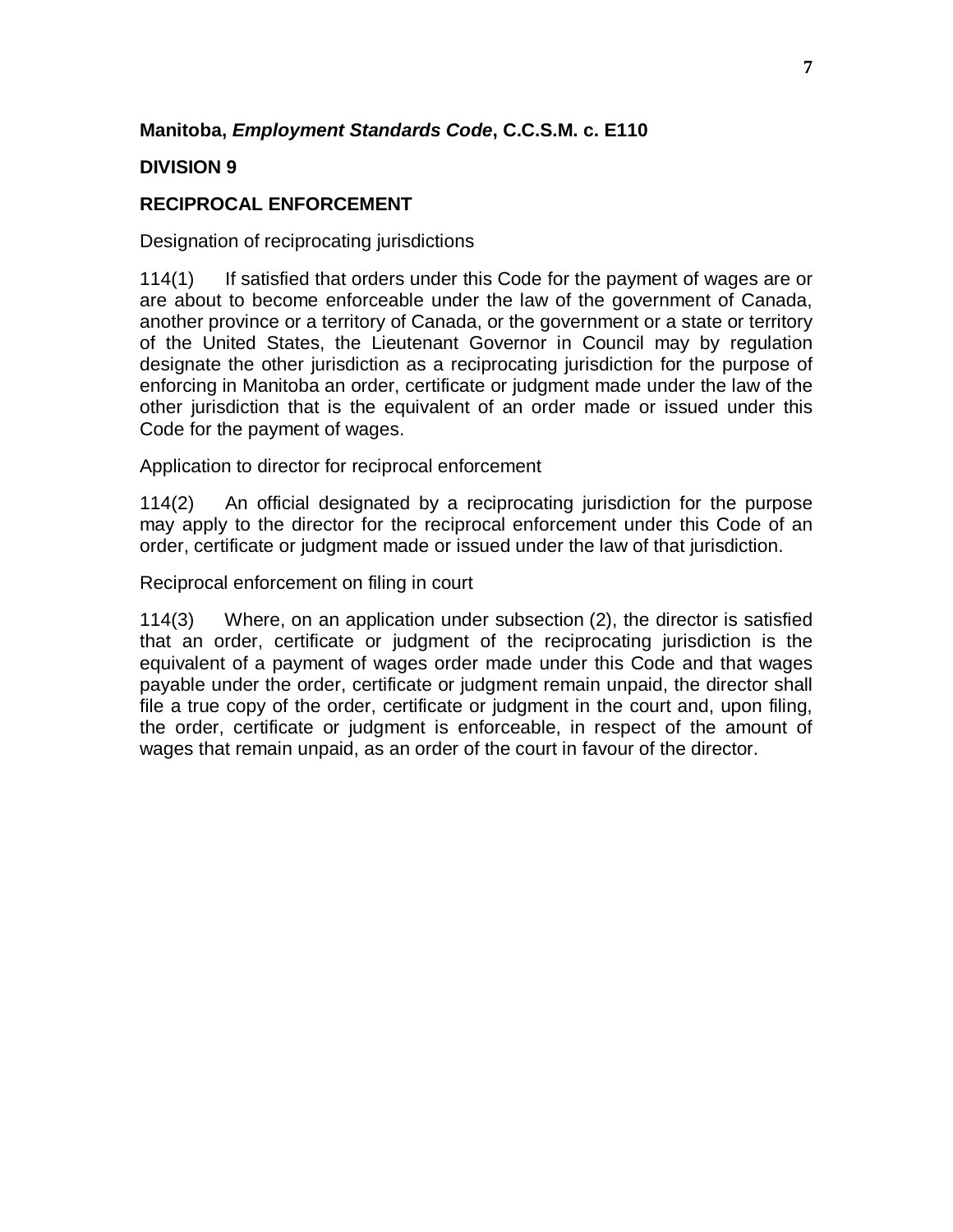# **Manitoba, Code des normes d'emploi, C.P.L.M. c. E110**

# **SECTION 9**

# **EXÉCUTION RÉCIPROQUE**

Désignation de ressorts d'exécution réciproque

114(1) S'il est convaincu que les ordres ou les ordonnances de paiement de salaires que vise le présent code sont exécutables ou sont sur le point de le devenir sous le régime des lois fédérales, des lois d'une autre province ou d'un territoire du Canada ou des lois du gouvernement, d'un État ou d'un territoire des États-Unis, le lieutenant-gouverneur en conseil peut, par règlement, désigner l'autre ressort à titre de ressort d'exécution réciproque aux fins de l'exécution dans la province d'un ordre, d'une ordonnance, d'un certificat ou d'un jugement donné, rendu ou délivré, selon le cas, en vertu des lois du ressort en question qui équivaut à un ordre ou à une ordonnance de paiement de salaires visé par le présent code.

### Demande d'exécution réciproque

114(2) Le délégué désigné par un ressort d'exécution réciproque peut demander au directeur l'exécution réciproque sous le régime du présent code d'un ordre, d'une ordonnance, d'un certificat ou d'un jugement donné, rendu ou délivré, selon le cas, en vertu des lois de ce ressort.

#### Dépôt de la demande d'exécution réciproque

114(3) S'il est convaincu, une fois saisi de la demande que vise le paragraphe (2), qu'un ordre, qu'une ordonnance, qu'un certificat ou qu'un jugement émanant du ressort d'exécution réciproque est l'équivalent d'un ordre ou d'une ordonnance de paiement de salaires visé par le présent code et que les salaires payables en vertu de l'ordre, de l'ordonnance, du certificat ou du jugement demeurent impayés, le directeur dépose une copie conforme du document en question au tribunal. Dès son dépôt, le document est exécutable jusqu'à concurrence du montant des salaires qui demeurent impayés, au même titre qu'une ordonnance du tribunal rendue en faveur du directeur.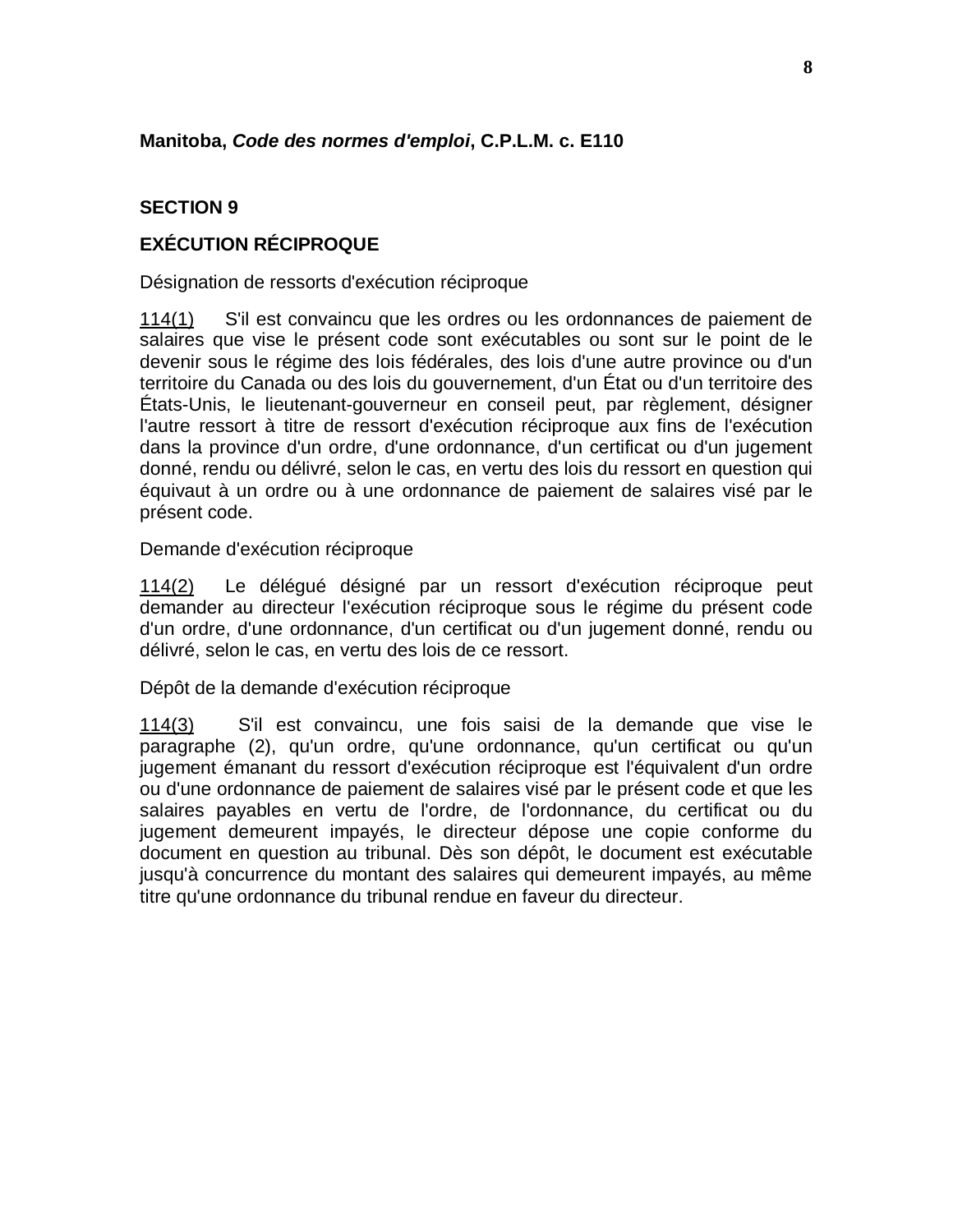### **New-Brunswick, Employment Standards Act, S.N.B. 1982, c. E-7.2**

**90.1**(1) If the Lieutenant-Governor in Council is satisfied that reciprocal provision has been or will be made by any other province or territory of Canada for the enforcement of orders, certificates or judgments under this Act for the payment of wages, public holiday pay or pay in lieu of public holidays, vacation pay or pay in lieu of vacation, pay in lieu of notice of termination or any other benefit owing to an employee, the Lieutenant-Governor in Council may, by Order in Council,

> (a) declare that province or territory to be a reciprocating province or territory for the purpose of enforcing orders, certificates or judgments for the payment of wages, public holiday pay or pay in lieu of public holidays, vacation pay or pay in lieu of vacation, pay in lieu of notice of termination or any other benefit owing to an employee under an enactment of that province or territory, and

> (b) designate an authority of that province or territory for the purpose of this section.

**90.1**(2) If an order, certificate or judgment for the payment of wages, public holiday pay or pay in lieu of public holidays, vacation pay or pay in lieu of vacation, pay in lieu of notice of termination or any other benefit owing to an employee has been made, issued or obtained under an enactment of a reciprocating province or territory, the authority of that province or territory designated under paragraph (1)(b) may apply to the Director to enforce the order, certificate or judgment.

**90.1**(3) An application under subsection (2) shall be accompanied by a copy of the order, certificate or judgment made, issued or obtained under an enactment of the reciprocating province or territory

> (a) certified to be a true copy by the court in which the order, certificate or judgment is registered, or

> (b) if there is no provision in the reciprocating province or territory for registration of the order, certificate or judgment in a court, certified to be a true copy by the authority of the reciprocating province or territory designated under paragraph (1)(b).

**90.1**(4) If, on receipt of an application under subsection (2), the Director is satisfied that wages, public holiday pay or pay in lieu of public holidays, vacation pay or pay in lieu of vacation, pay in lieu of notice of termination or any other benefit owing to an employee is still owing, the Director shall file the copy of the order, certificate or judgment in The Court of Queen's Bench of New Brunswick and the order, certificate or judgment is then enforceable in favour of the Director or the authority of the reciprocating province or territory designated under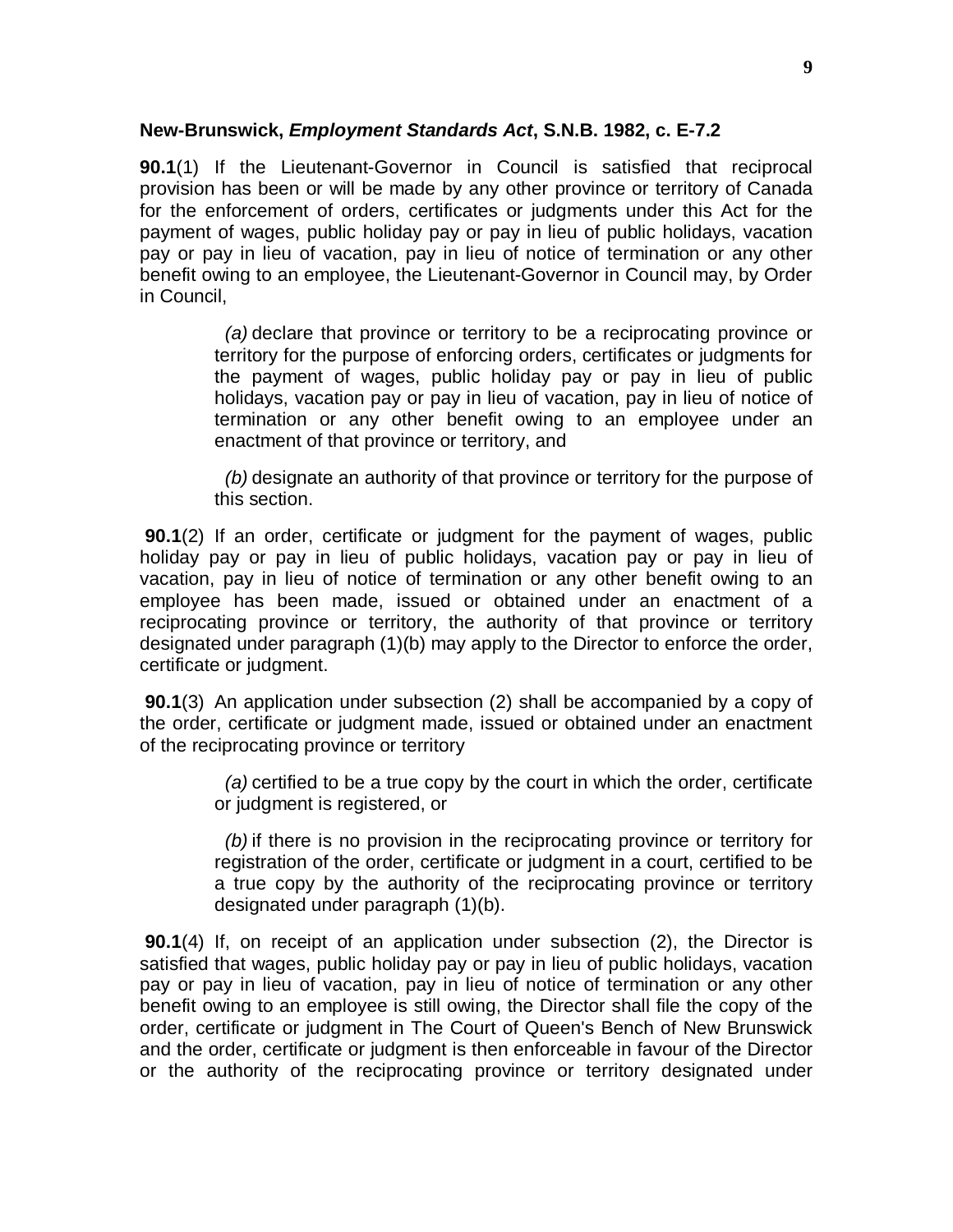paragraph (1)(b) as if the order, certificate or judgment were a judgment of The Court of Queen's Bench of New Brunswick.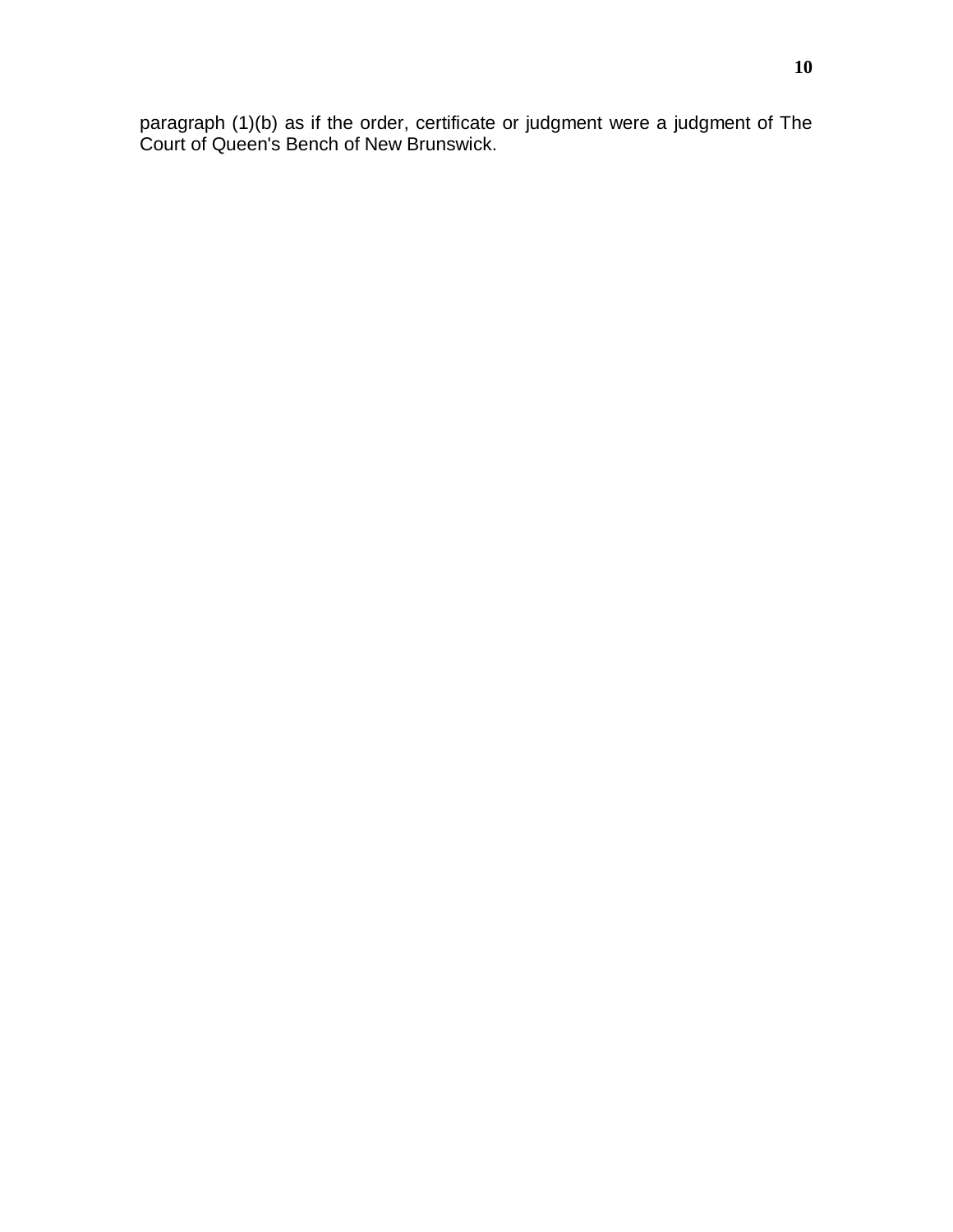# **Nouveau-Brunswick, Loi sur les normes d'emploi, c. E-7.2**

90.1(1) Lorsque le lieutenant-gouverneur en conseil est convaincu que des mesures de réciprocité ont été prises ou seront prises par toute autre province ou territoire du Canada pour l'exécution des ordonnances, certificats ou jugements en vertu de la présente loi pour le paiement d'un salaire, d'un congé férié ou d'une indemnité compensatrice de jours fériés, d'un congé annuel ou d'une indemnité compensatrice de congés annuels, d'une indemnité de préavis ou de tout autre avantage auquel a droit un salarié, il peut, par décret en conseil,

a) reconnaître la province ou le territoire à titre de province ou de territoire réciproque aux fins de l'exécution des ordonnances, certificats ou jugements pour le paiement d'un salaire, d'un congé férié ou d'une indemnité compensatrice de jours fériés, d'un congé annuel ou d'une indemnité compensatrice de congés annuels, d'une indemnité de préavis ou de tout autre avantage auquel a droit un salarié en vertu d'un décret de cette province ou de ce territoire, et

b) nommer l'instance responsable de cette province ou de ce territoire pour les fins du présent article.

90.1(2) Lorsqu'une ordonnance ou un jugement est rendu ou qu'un certificat est émis pour le paiement d'un salaire, d'un congé férié ou d'une indemnité compensatrice de jours fériés, d'un congé annuel ou d'une indemnité compensatrice de congés annuels, d'une indemnité de préavis ou de tout autre avantage auquel a droit un employé en vertu d'un décret d'une province ou d'un territoire réciproque, l'instance responsable de cette province ou de ce territoire nommée en vertu de l'alinéa (1)b) peut demander au Directeur de faire exécuter l'ordonnance, le certificat ou le jugement.

90.1(3) Une demande faite en vertu du paragraphe (2) doit être accompagnée d'une copie de l'ordonnance ou du jugement rendu ou du certificat émis en vertu du décret de la province ou du territoire réciproque

a) certifiée conforme par la cour auprès de laquelle l'ordonnance, le certificat ou le jugement est inscrit, ou

b) certifiée conforme par l'instance responsable de la province ou du territoire réciproque nommée en vertu de l'alinéa (1)b) lorsqu'aucune mesure n'est en place dans la province ou le territoire réciproque pour l'inscription de l'ordonnance, du certificat ou du jugement auprès d'une cour.

90.1(4) Lorsque, sur réception d'une demande faite en vertu du paragraphe (2), le Directeur est convaincu qu'un salarié n'a toujours pas reçu le paiement d'un salaire, d'un congé férié ou d'une indemnité compensatrice de jours fériés, d'un congé annuel ou d'une indemnité compensatrice de congés annuels, d'une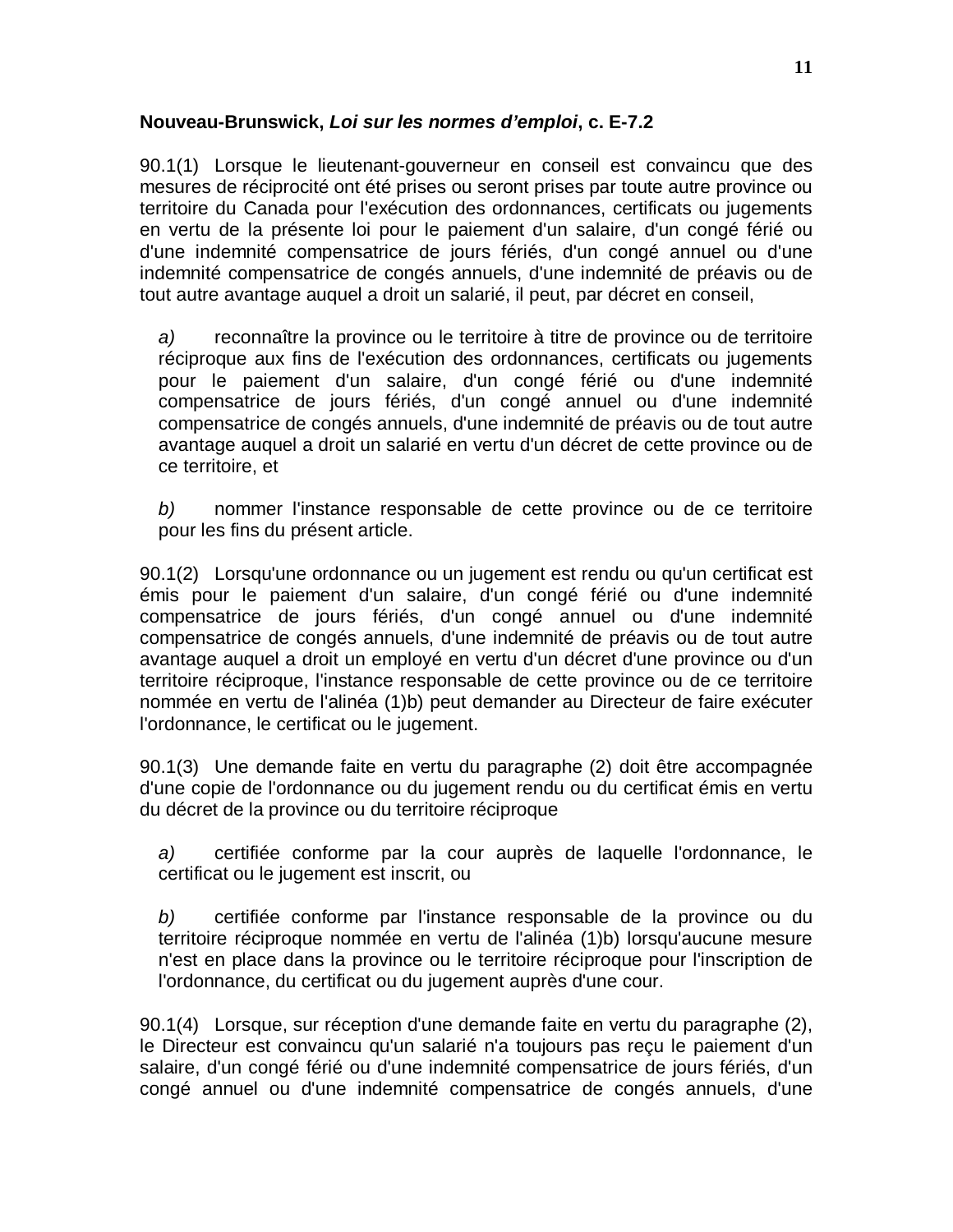indemnité de préavis ou de tout autre avantage auquel il a droit, le Directeur doit déposer une copie de l'ordonnance, du certificat ou du jugement auprès de la Cour du Banc de la Reine du Nouveau-Brunswick et sur dépôt, l'ordonnance, le certificat ou le jugement devient exécutoire en faveur du Directeur ou de l'instance responsable de la province ou du territoire réciproque nommée en vertu de l'alinéa (1)b) comme si l'ordonnance, le certificat ou le jugement était un jugement émanant de la Cour du Banc de la Reine du Nouveau-Brunswick.

90.1(5) La Loi sur les règlements ne s'applique pas à un décret en conseil rendu en vertu du paragraphe (1).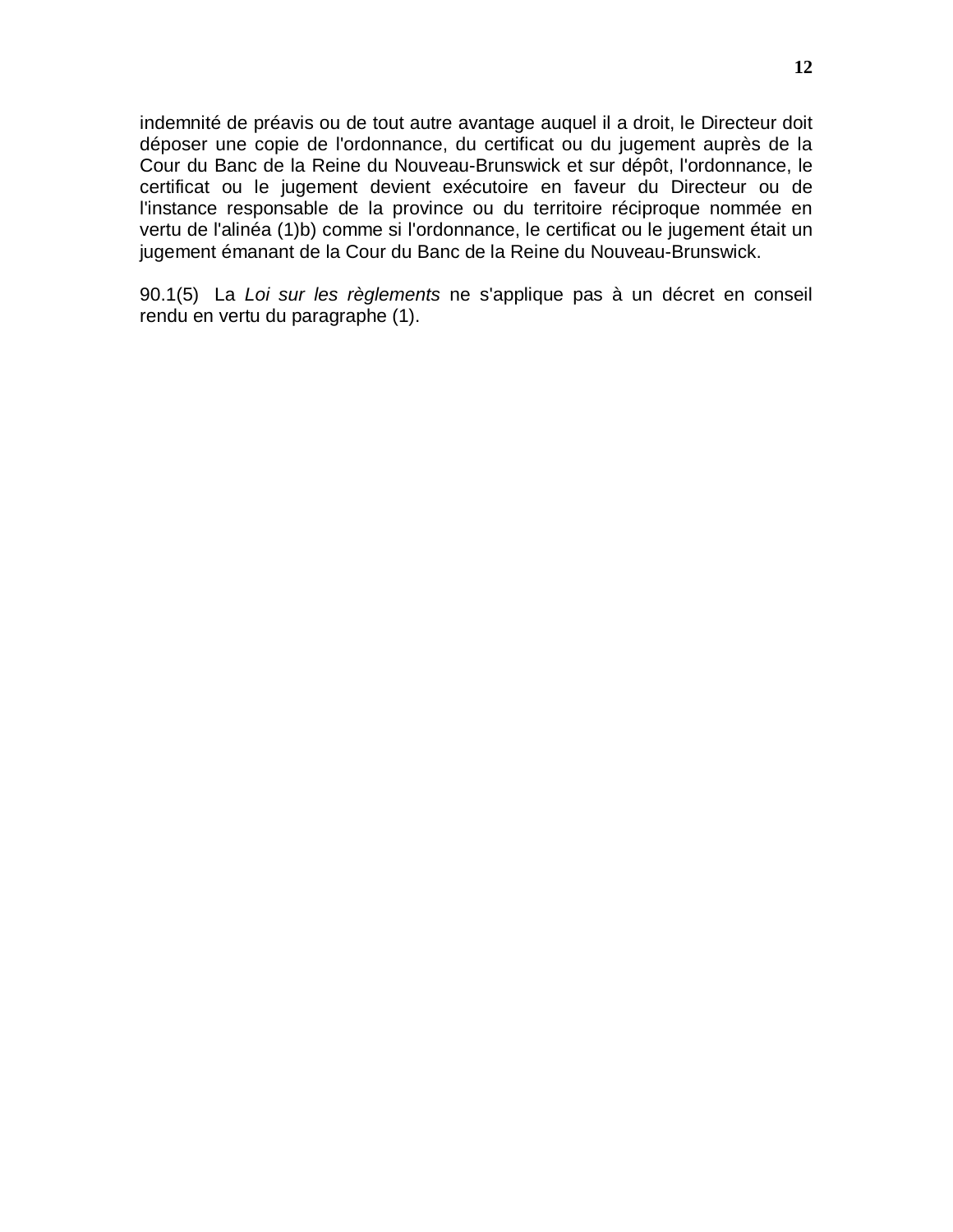## **Newfoundland and Labrador, Labour Standards Act, R.S.N.L. 1990, c. L-2**

Reciprocal enforcement of orders

**80.** (1) In this section, "order" includes a judgment and, in the case of a province or territory of Canada whose labour standards legislation contains a provision substantially similar to subsection 62(4), includes an order for the payment of money owing under that legislation.

(2) The provinces or territories of Canada the Lieutenant-Governor in Council may recognize are reciprocating provinces and territories for the purpose of this section and the authorities designated by the Lieutenant-Governor in Council with respect to those provinces and territories are the authorities who may make application under this section.

(3) The designated authority of a reciprocating province or territory may apply to the director for enforcement of an order for the payment of money issued under the labour standards legislation of that province or territory.

(4) The application shall be accompanied by a copy of the order, certified as a true copy,

> (a) by the court in which the order was filed, if the labour standards legislation of the reciprocating province or territory provides for the filing of the order in a court; or

> (b) by the designated authority, if the labour standards legislation of the reciprocating province or territory does not provide for the filing of the order in a court.

(5) The director may file a copy of the order in a court and, upon its filing, the order is enforceable as a judgment or order of the court,

(a) at the instance and in favour of the director; or

(b) at the instance and in favour of the designated authority.

(6) The director or the designated authority

(a) is entitled to the costs of enforcing the order as if it were an order of the court in which the copy of it was filed; and

(b) may recover those costs in the same manner as sums payable under the order may be recovered.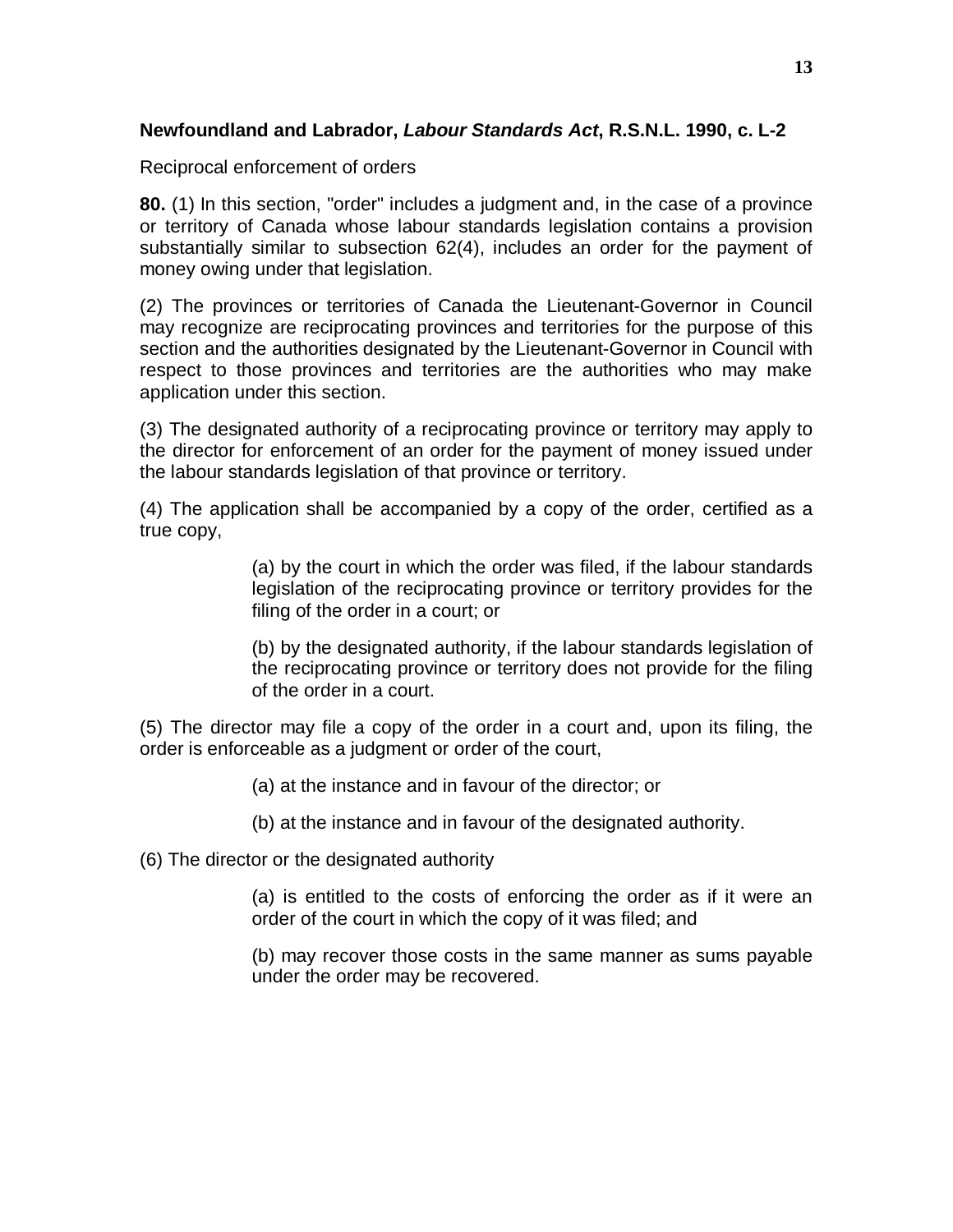| Application |                                            | (2) Where an (2) Lorsqu'une Demande                                                                         |  |
|-------------|--------------------------------------------|-------------------------------------------------------------------------------------------------------------|--|
| to          |                                            | order, judgment or ordonnance, un jugement                                                                  |  |
|             |                                            | certificate for the payment ou un certificat a été d'exécution                                              |  |
| enforce     |                                            | of wages has been délivré, obtenu ou reçu de                                                                |  |
| order,      |                                            | issued, obtained or par l'autorité désignée l'ordonnance<br>received by a designated d'une province ou d'un |  |
| judgment,   |                                            |                                                                                                             |  |
|             |                                            | authority of a territoire accordant la du                                                                   |  |
| certificate |                                            | reciprocating province or réciprocité, celle-ci peut jugement,                                              |  |
|             |                                            | territory, the authority demander a a                                                                       |  |
|             |                                            | may apply to the Board to Commission d'exécuter du certificat                                               |  |
|             |                                            | enforce the order, l'ordonnance, le jugement                                                                |  |
|             | judgment or certificate. ou le certificat. |                                                                                                             |  |
|             |                                            |                                                                                                             |  |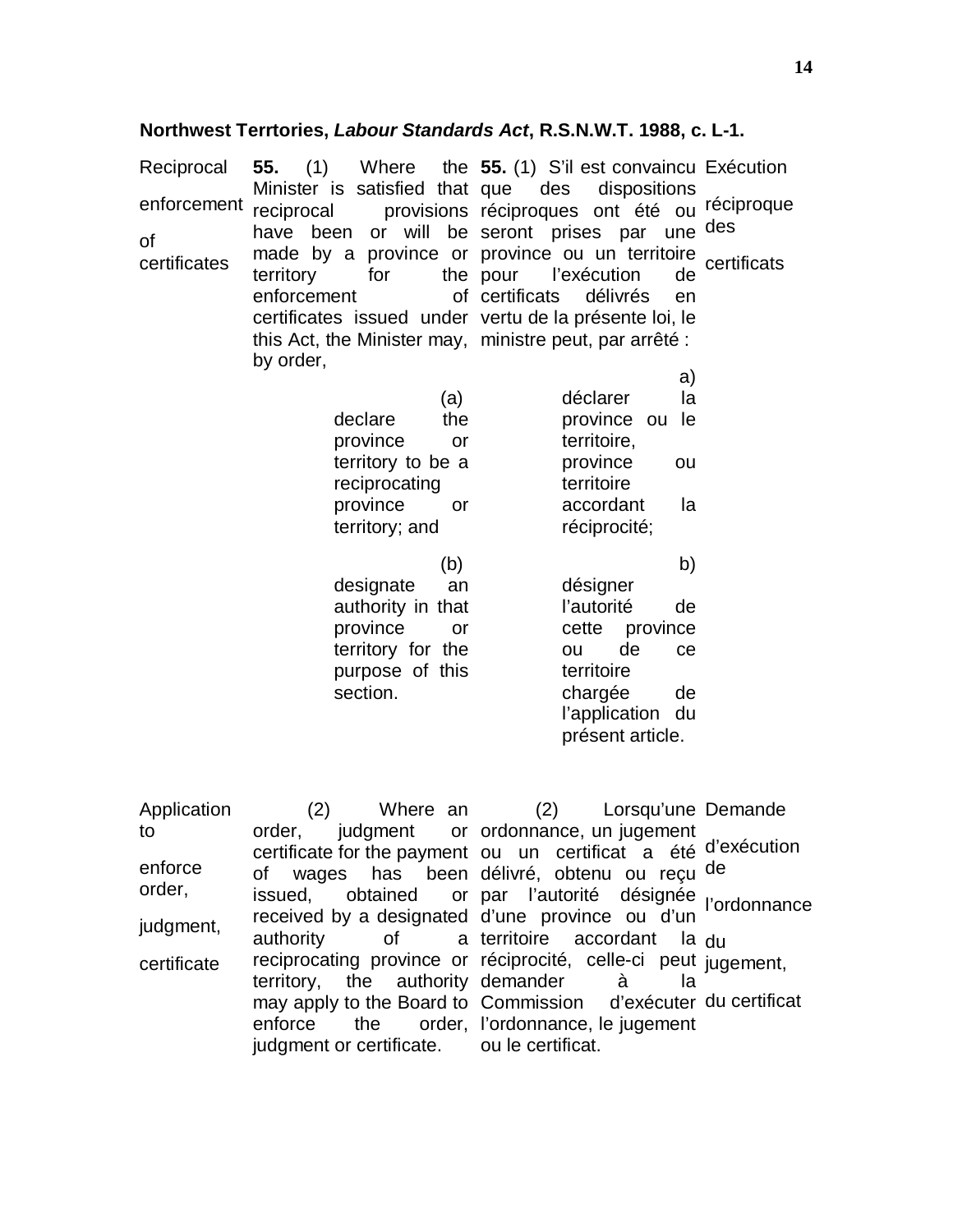Issue of certificate by Board (3) On receipt of a copy of the order, judgment or certificate for the payment of wages

> (a) certified by certificate registered, or

(b) where there is no provision in the reciprocating province territory for registration in a court of the order, judgment or certificate, certified to be a true copy by the designated authority,

court in which the jugement ou le certificat est order, judgment or enregistré ou, s'il n'y a, dans (3) Sur réception Délivrance d'une copie de l'ordonnance, du jugement ou du certificat pour le certificat paiement du salaire certifié <sup>par</sup> conforme par le tribunal the dans lequel l'ordonnance, le is la province ou le territoire accordant la réciprocité, aucune disposition<br>prévoyant l'enregistrement l'enregistrement dans un tribunal de l'ordonnance, du jugement or ou du certificat, par l'autorité désignée, la Commission établit un certificat indiquant le montant dû et le dépose au greffe de la Cour suprême, si elle est convaincue que le salaire est encore dû. de du

le Conseil

and on being satisfied that the wages are still owing, the Board shall issue a certificate showing the amount owing and file it in the office of the Clerk of the Supreme Court.

Enforcement of certificate (4) A certificate filed under subsection 55(3) is enforceable as a judgment or paragraphe 55(3) est order of the Supreme Court in exécutoire au même titre qu'un favour of the Board, and is jugement ou une ordonnance enforceable by the Board for the de la Cour suprême rendus en amount shown in the certificate in faveur de la Commission et est the same manner and with the exécutoire par cette dernière(4) Un certificat en application du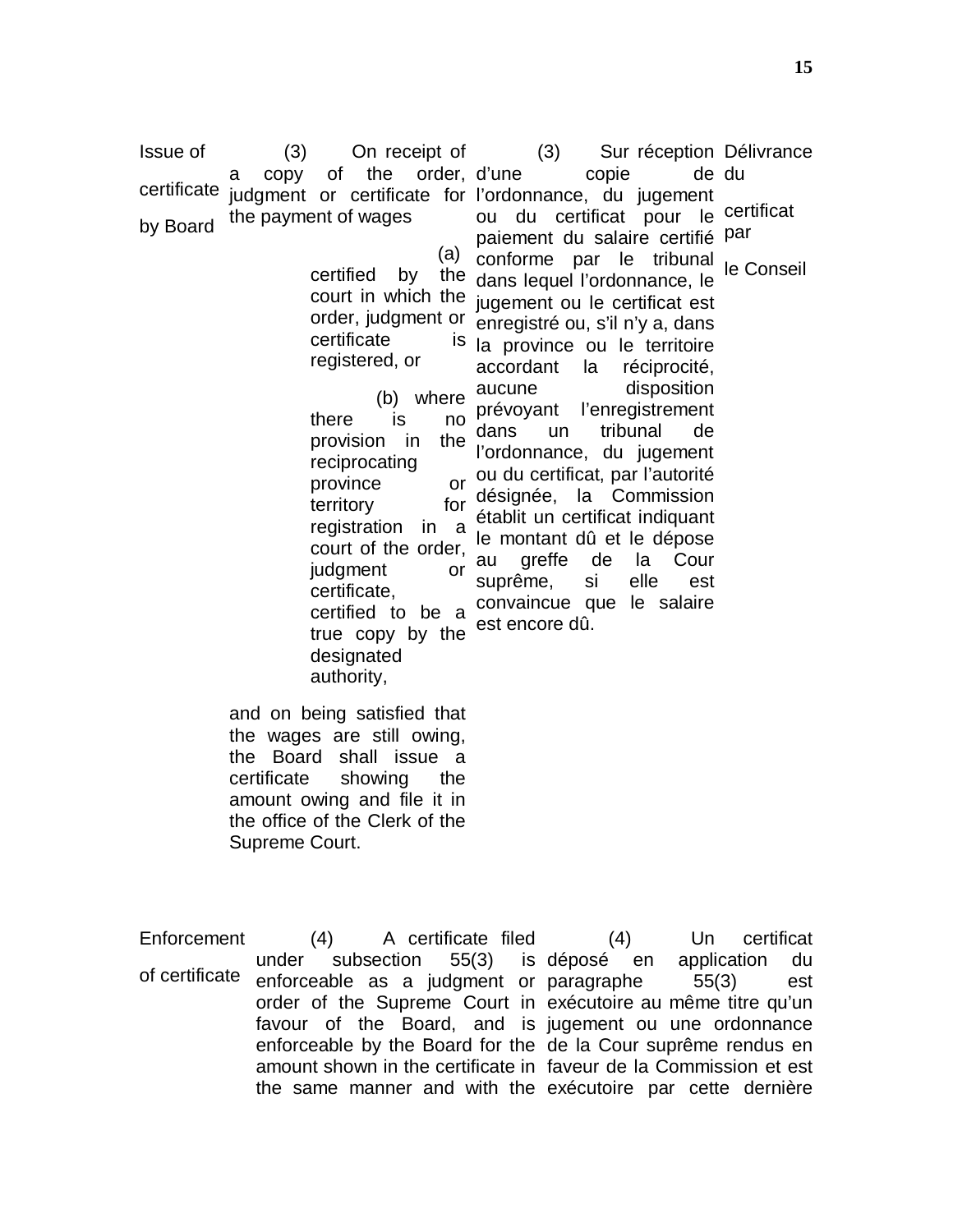same priorities as are provided in pour le montant indiqué dans le this Act for wages owing. certificat de la même manière S.N.W.T. 1998,c.32,Sch.B,s.1. et avec les mêmes priorités que celles prévues par la présente loi pour un salaire dû. L.T.N.-

O. 1998, ch. 32, Ann. B, art. 1.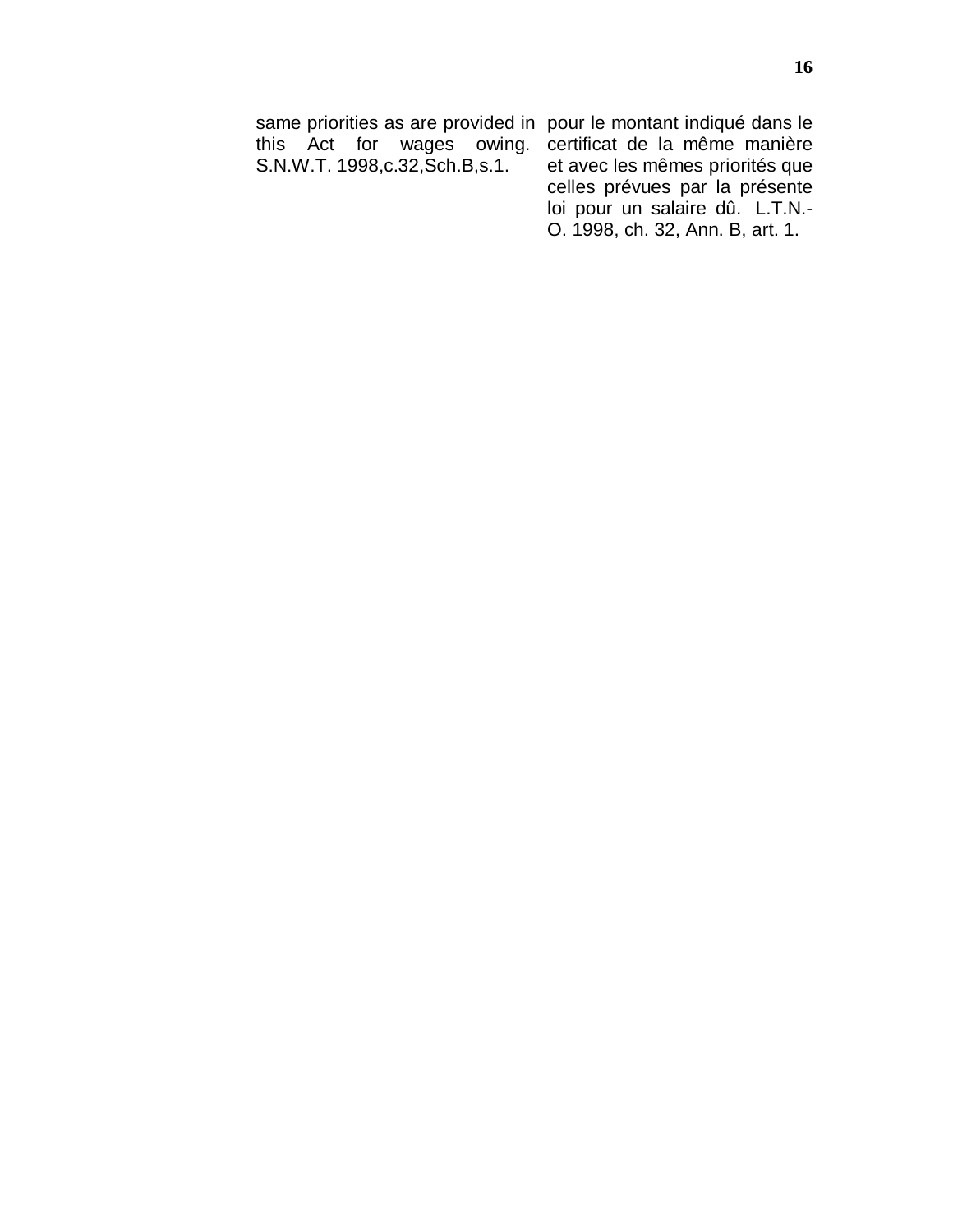#### **Nova Scotia, Labour Standards Code, R.S.N.S. 1989, c. 246**

Reciprocal enforcement of orders

89A (1) Where the Governor in Council is satisfied that reciprocal provisions will be made by another province for the enforcement of orders made pursuant to this Act, the Governor in Council may declare that province to be a reciprocating province and may designate an authority of that province for the purpose of this Section.

(2) Where an order, judgment or certificate for the payment of wages has been obtained by an authority designated pursuant to subsection (1), the authority may apply to the Director to enforce the order, judgment or certificate for the payment of wages.

(3) On receiving a copy of the order, judgment or certificate for the payment of wages

(a) certified by the court in which the order, judgment or certificate is registered; or

(b) where there is no provision in the reciprocating province for registration in a court of the order, a copy of the order, judgment or certificate, certified to be a true copy by the designated authority,

and on being satisfied that the wages are still owing, the Director shall issue an order for payment of the amount owing and enter the order with the Prothonotary, and on being so entered, the order is enforceable as of the date it was issued by the Director and as if it were an order of the Supreme Court [of Nova Scotia], and the order of the Director is deemed to be an order of the Tribunal pursuant to Section 26. 1991, c. 14, s. 33.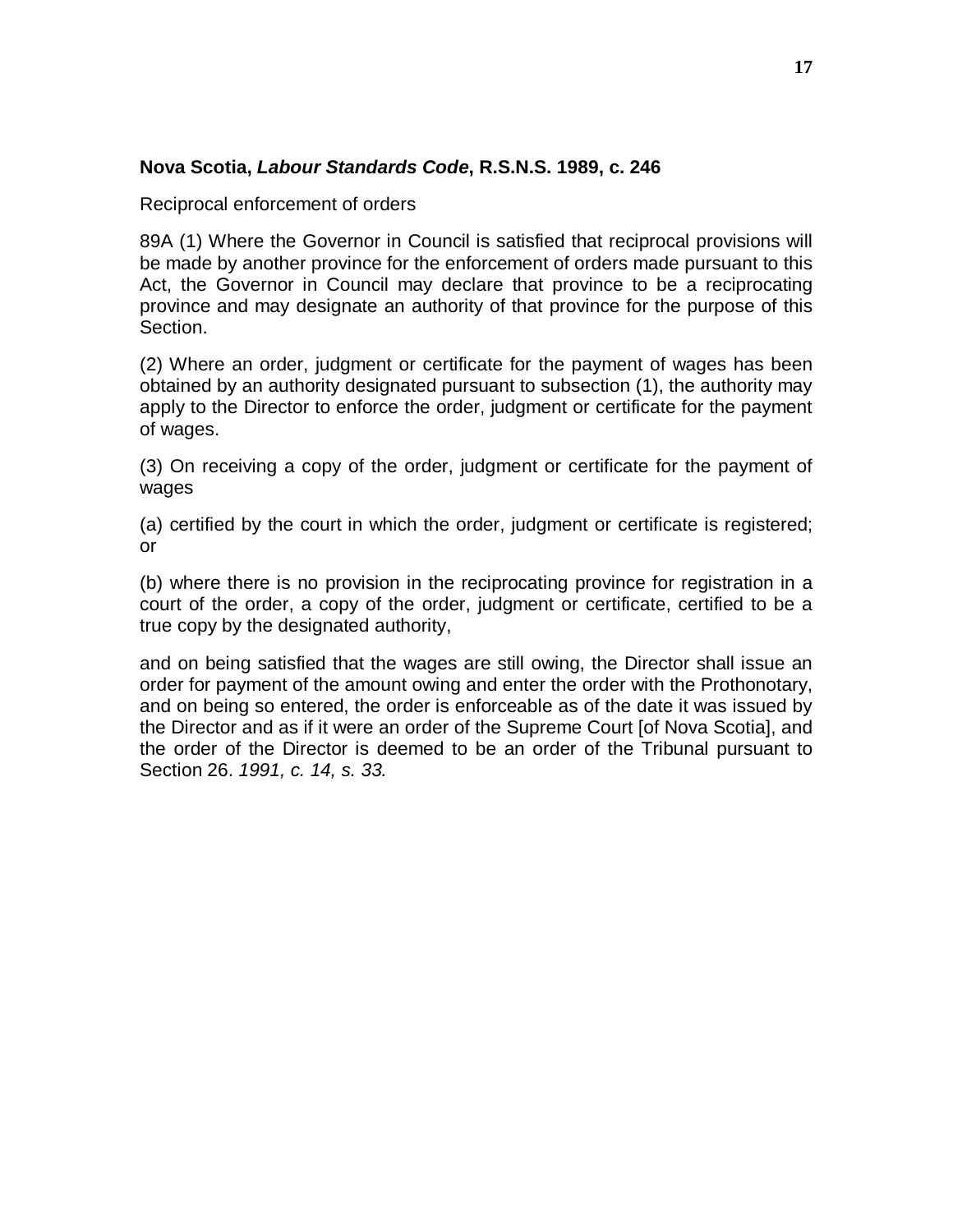# **Nunavut, Labour Standards Act, S.N.W.T.1998, c.32, Sch.B, s.1.**

Reciprocal enforcement of certificates,

55. (1) Where the Minister is satisfied that reciprocal provisions have been or will be made by a province or territory for the enforcement of certificates issued under this Act, the Minister may, by order,

(a) declare the province or territory to be a reciprocating province or territory; and

(b) designate an authority in that province or territory for the purpose of this section.

Application to enforce order, judgment, certificat

(2) Where an order, judgment or certificate for the payment of wages has been issued, obtained or received by a designated authority of a reciprocating province or territory, the authority may apply to the Board to enforce the order, judgment or certificate.

Issue of certificate by Board

(3) On receipt of a copy of the order, judgment or certificate for the payment of wages

(a) certified by the court in which the order, judgment or certificate is registered, or

(b) where there is no provision in the reciprocating province or territory for registration in a court of the order, judgment or certificate, certified to be a true copy by the designated authority, and on being satisfied that the wages are still owing, the Board shall issue a certificate showing the amount owing and file it in the office of the Clerk of the Supreme Court.

Enforcement of certificate

(4) A certificate filed under subsection 55(3) is enforceable as a judgment or order of the Supreme Court in favour of the Board, and is enforceable by the Board for the amount shown in the certificate in the same manner and with the same priorities as are provided in this Act for wages owing.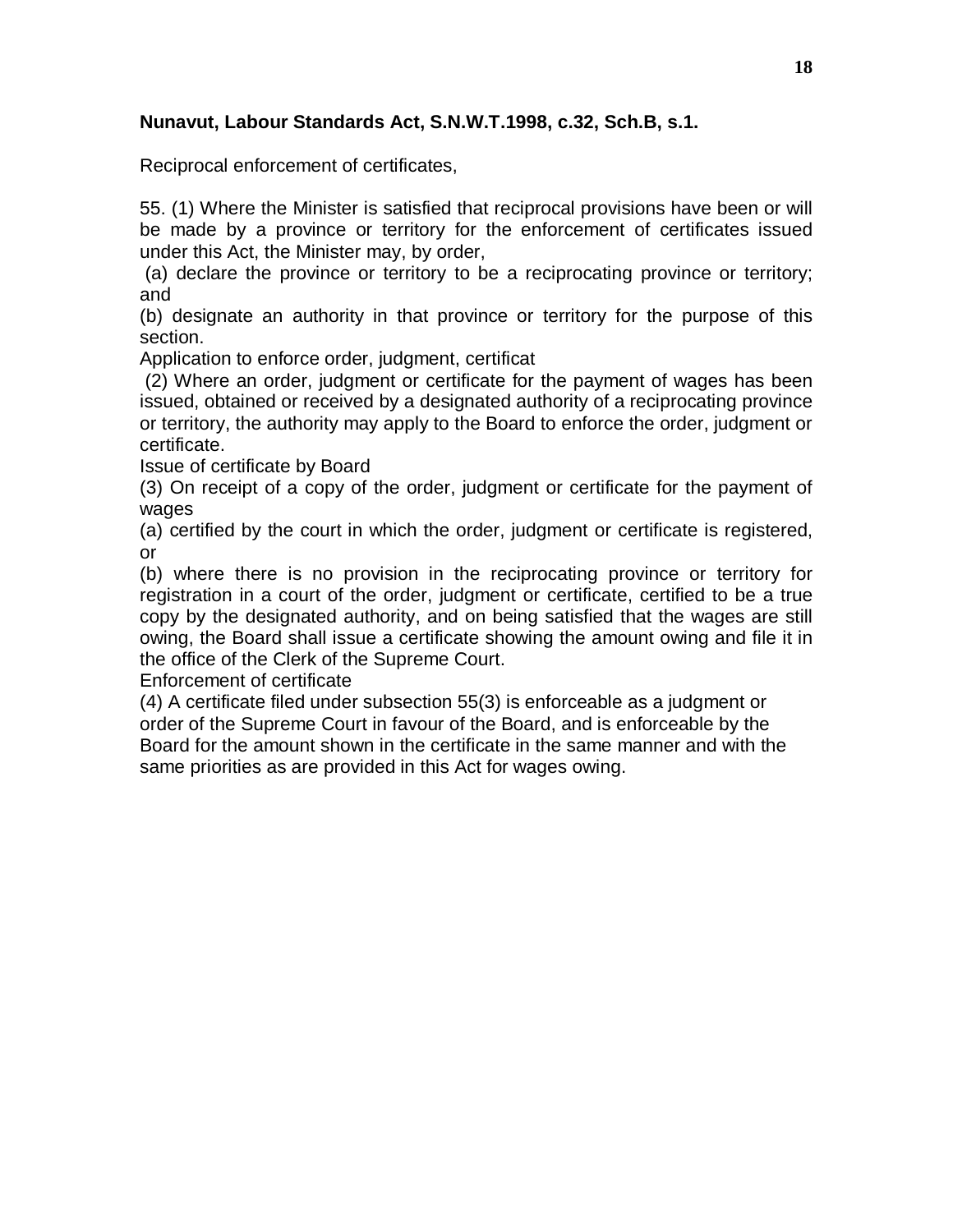## **Nunavut, Loi sur les normes du travail, S.N.W.T.1998, c.32, Sch.B, s.1.**

55. (1) S'il est convaincu que des dispositions réciproques ont été ou seront prises par une province ou un territoire pour l'exécution de certificats délivrés en vertu de la présente loi, le ministre peut, par arrêté :

a) déclarer la province ou le territoire, province ou territoire accordant la réciprocité;

b) désigner l'autorité de cette province ou de ce territoire chargée de l'application du présent article.

Exécution réciproque des certificats

(2) Lorsqu'une ordonnance, un jugement ou un certificat a été délivré, obtenu ou reçu par l'autorité désignée d'une province ou d'un territoire accordant la réciprocité, celle-ci peut demander à la Commission d'exécuter l'ordonnance, le jugement ou le certificat.

Demande d'exécution de l'ordonnance du jugement, du jugement ou du certificat (3) Sur réception d'une copie de l'ordonnance, du jugement ou du certificat pour le paiement du salaire certifié conforme par le tribunal dans lequel l'ordonnance, le jugement ou le certificat est enregistré ou, s'il n'y a, dans la province ou le territoire accordant la réciprocité, aucune disposition prévoyant l'enregistrement dans un tribunal de l'ordonnance, du jugement ou du certificat, par l'autorité désignée, la Commission établit un certificat indiquant le montant dû et le dépose au greffe de la Cour suprême, si elle est convaincue que le salaire est encore dû. Délivrance du certificat par l e Conseil

(4) Un certificat déposé en application du paragraphe 55(3) est exécutoire au même titre qu'un jugement ou une ordonnance de la Cour suprême rendus en faveur de la Commission et est exécutoire par cette dernière pour le montant indiqué dans le certificat de la même manière et avec les mêmes priorités que celles prévues par la présente loi pour un salaire dû. L.T.N.-O. 1998, ch. 32, Ann. B, art. 1.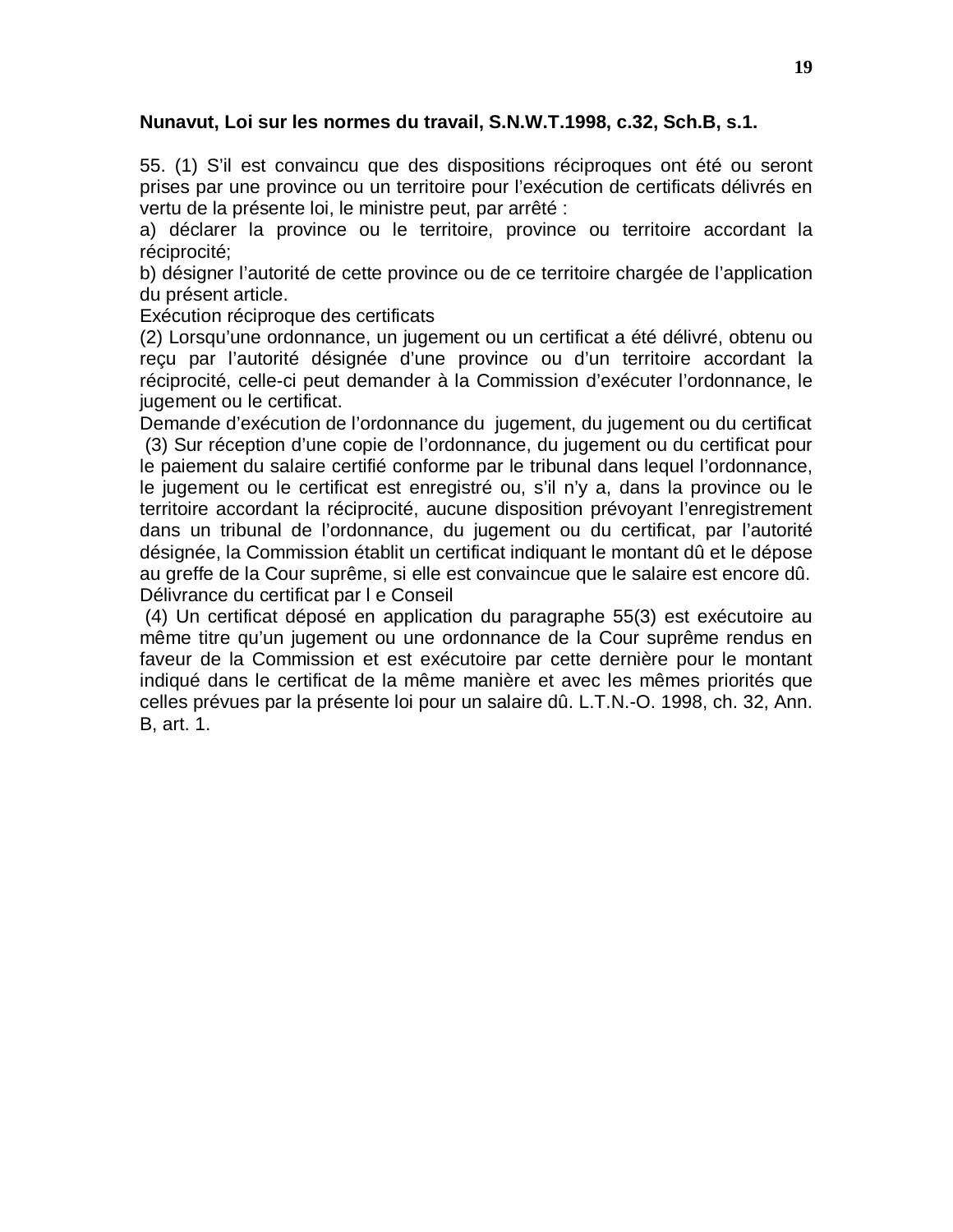# **Ontario, Employment Standards Act, S.O. 2000, Chapter 41.**

**130.** (1) In this section,

"order" includes a judgment and, in the case of a state whose employment standards legislation contains a provision substantially similar to subsection 126 (1), includes a certificate of an order for the payment of money owing under that legislation; ("ordonnance")

"state" includes another province or territory of Canada, a foreign state and a political subdivision of a state. ("État") 2000, c. 41, s. 130 (1).

Reciprocating states

(2) The prescribed states are reciprocating states for the purposes of this section and the prescribed authorities with respect to those states are the authorities who may make applications under this section. 2000, c. 41, s. 130 (2).

Application for enforcement

(3) The designated authority of a reciprocating state may apply to the Director for enforcement of an order for the payment of money issued under the employment standards legislation of that state. 2000, c. 41, s. 130 (3).

Copy of order

(4) The application shall be accompanied by a copy of the order, certified as a true copy,

(a) by the court in which the order was filed, if the employment standards legislation of the reciprocating state provides for the filing of the order in a court; or

(b) by the designated authority, if the employment standards legislation of the reciprocating state does not provide for the filing of the order in a court. 2000, c. 41, s. 130 (4).

## Enforcement

(5) The Director may file a copy of the order in a court of competent jurisdiction and, upon its filing, the order is enforceable as a judgment or order of the court,

(a) at the instance and in favour of the Director; or

(b) at the instance and in favour of the designated authority. 2000, c. 41, s. 130 (5).

**Costs**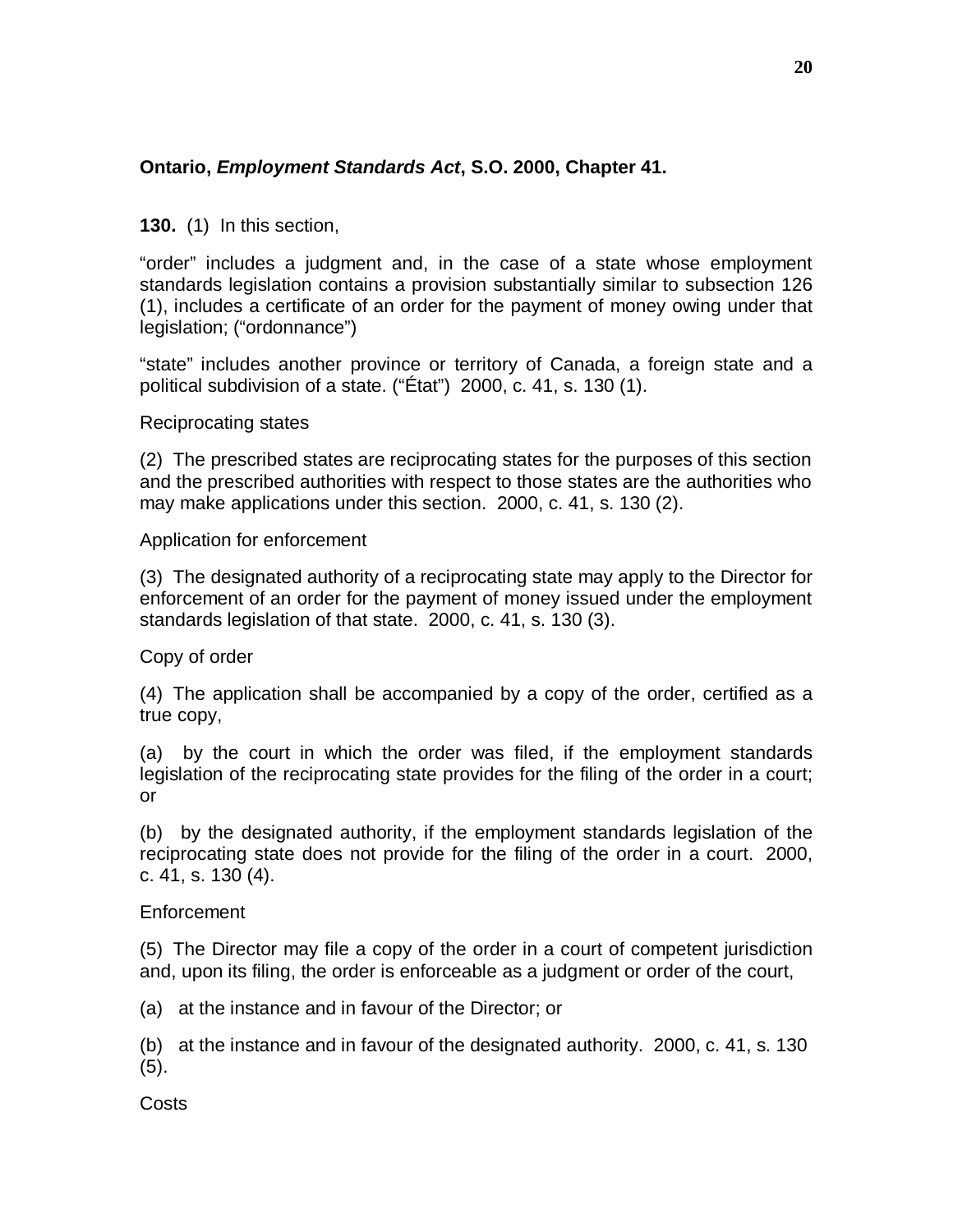(6) The Director or the designated authority, as the case may be,

(a) is entitled to the costs of enforcing the order as if it were an order of the court in which the copy of it was filed; and

(b) may recover those costs in the same manner as sums payable under such an order may be recovered. 2000, c. 41, s. 130 (6).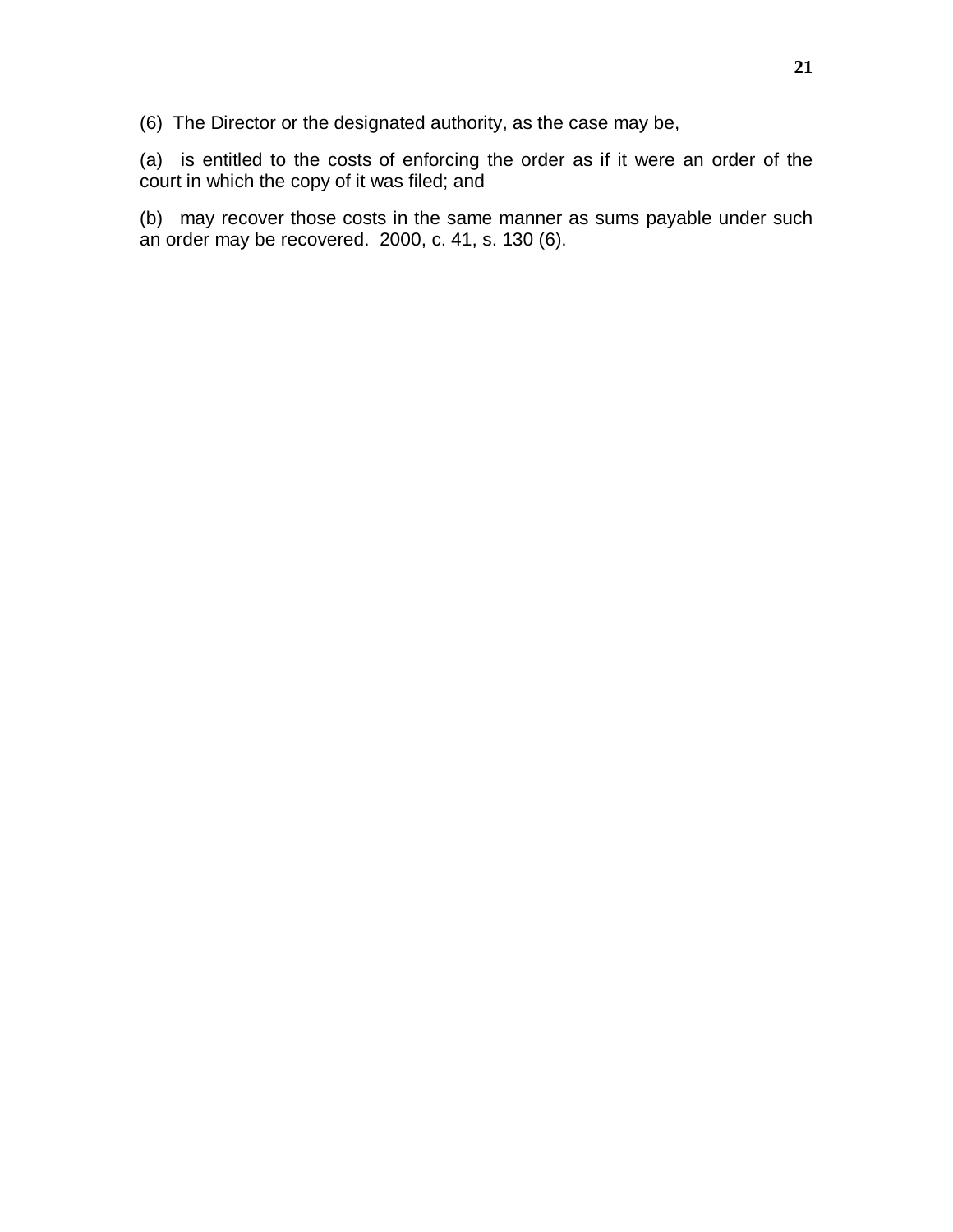## **Ontario, Loi de 2000 sur les normes d'emploi, L.O. 2000, c. 41.**

**130.** (1) Les définitions qui suivent s'appliquent au présent article.

«État» S'entend notamment d'une autre province ou d'un territoire du Canada, d'un État étranger et d'une subdivision politique d'un État. («state»)

«ordonnance» S'entend notamment d'un jugement et, dans le cas d'un État dont la législation en matière de normes d'emploi contient une disposition essentiellement semblable au paragraphe 126 (1), d'un certificat d'une ordonnance de versement d'une somme due en application de cette législation. («order») 2000, chap. 41, par. 130 (1).

États accordant la réciprocité

(2) Les États prescrits sont des États accordant la réciprocité pour l'application du présent article et les autorités prescrites à l'égard de ces États sont les autorités qui peuvent présenter des demandes en vertu de celui-ci. 2000, chap. 41, par. 130 (2).

Demande d'exécution

(3) L'autorité désignée d'un État accordant la réciprocité peut présenter au directeur une demande d'exécution d'une ordonnance de versement d'une somme rendue en vertu de la législation en matière de normes d'emploi de cet État. 2000, chap. 41, par. 130 (3).

Copie de l'ordonnance

(4) La demande est accompagnée d'une copie de l'ordonnance certifiée conforme :

a) soit par le tribunal devant lequel l'ordonnance a été déposée, si la législation en matière de normes d'emploi de l'État accordant la réciprocité prévoit le dépôt de l'ordonnance devant un tribunal;

b) soit par l'autorité désignée, si la législation en matière de normes d'emploi de l'État accordant la réciprocité ne prévoit pas le dépôt de l'ordonnance devant un tribunal. 2000, chap. 41, par. 130 (4).

#### **Exécution**

(5) Le directeur peut déposer une copie de l'ordonnance auprès d'un tribunal compétent et, dès lors, l'ordonnance est exécutoire au même titre qu'un jugement ou une ordonnance du tribunal :

a) soit à la demande et dans l'intérêt du directeur;

b) soit à la demande et dans l'intérêt de l'autorité désignée. 2000, chap. 41, par. 130 (5).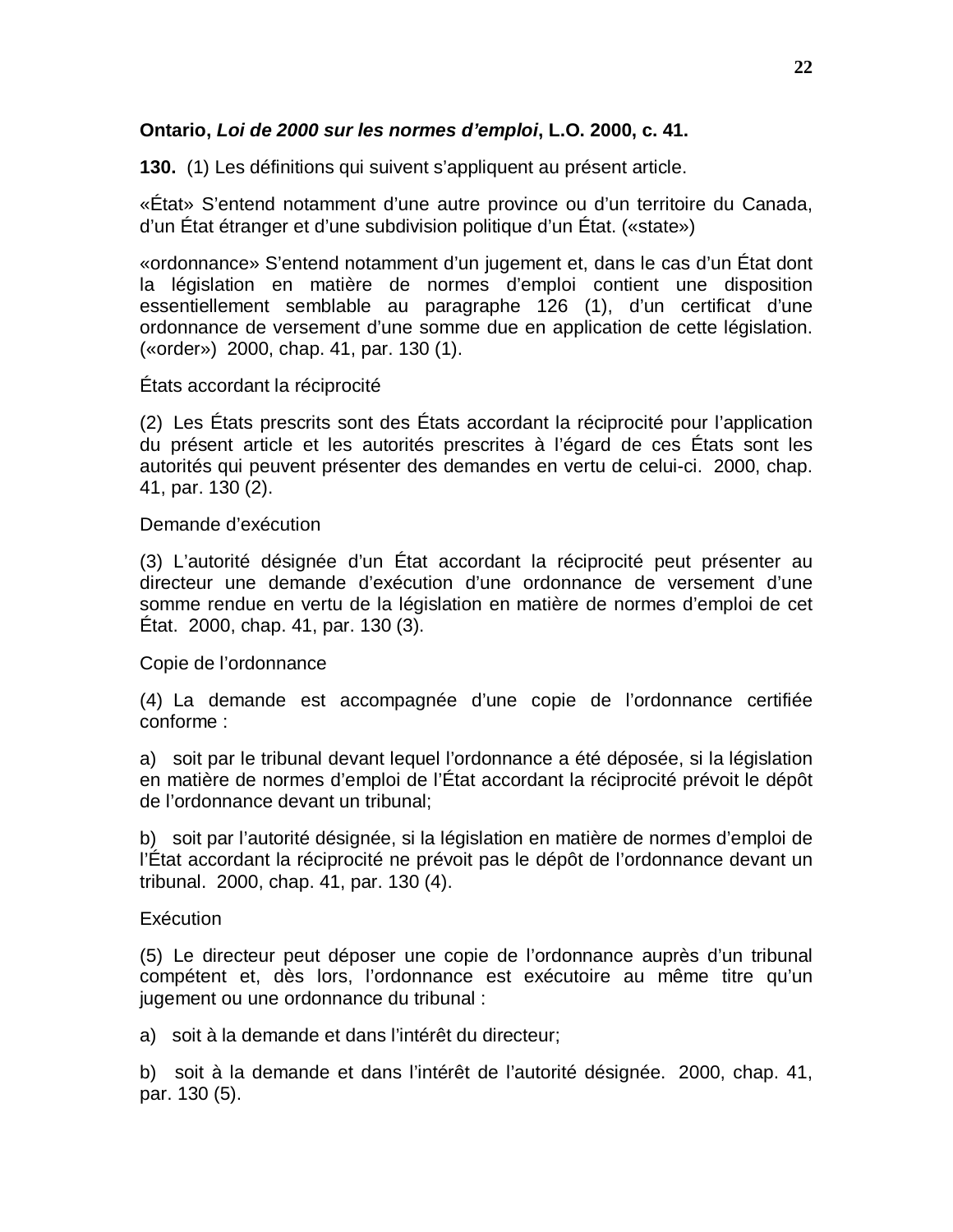Dépens

(6) Le directeur ou l'autorité désignée, selon le cas :

a) d'une part, a droit aux frais de l'exécution de l'ordonnance comme s'il s'agissait d'une ordonnance du tribunal devant lequel une copie de l'ordonnance a été déposée;

b) d'autre part, peut recouvrer les dépens de la même manière que les sommes payables aux termes d'une telle ordonnance. 2000, chap. 41, par. 130 (6).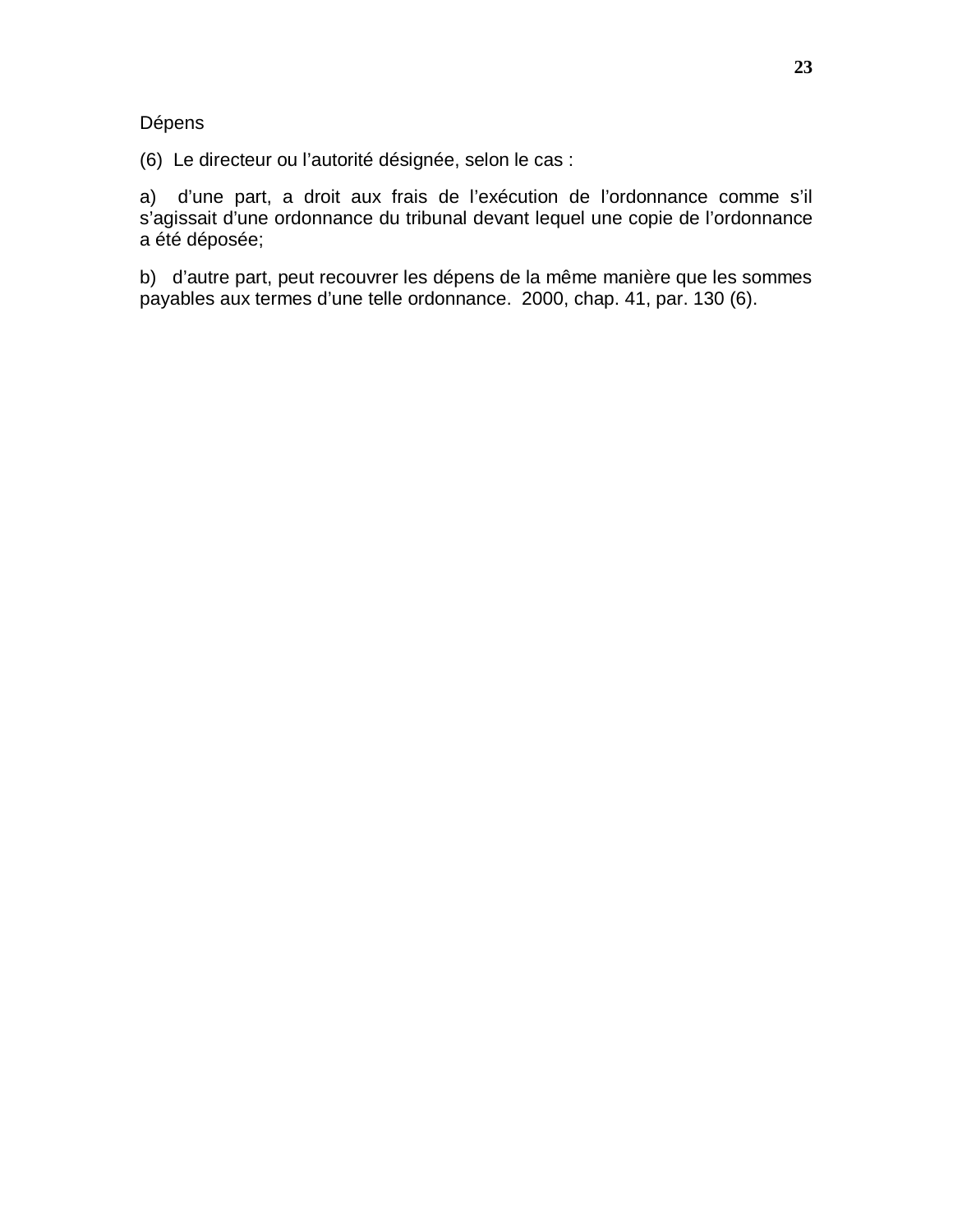#### **Saskatchewan, Labour Standards Act, R.S.S. 1978, c. L-1**

Enforcement of outside wage judgments

78(1) Notwithstanding any other Act, a certified copy of a final order or judgment for the payment of wages made by any court or statutory authority in any other province or territory of Canada may be registered as a judgment in the office of a local registrar of the Court of Queen's Bench and shall thereupon be enforceable in the same manner as any other judgment or order of the court.

(2) The department shall take all proper steps to enforce a judgment registered in accordance with subsection (1).

(3) A copy of any order made by a court or statutory authority mentioned in subsection (1) purporting to be certified as a true copy of the presiding officer, judge or secretary shall be received in any court in the province as evidence of the order without proof of the appointment or signature of the person so certifying.1976-77, c.36, s.78; R.S.S. 1978, c.L-1, s.78; 1979-80, c.92, s.44; 1988-89, c.42, s.55.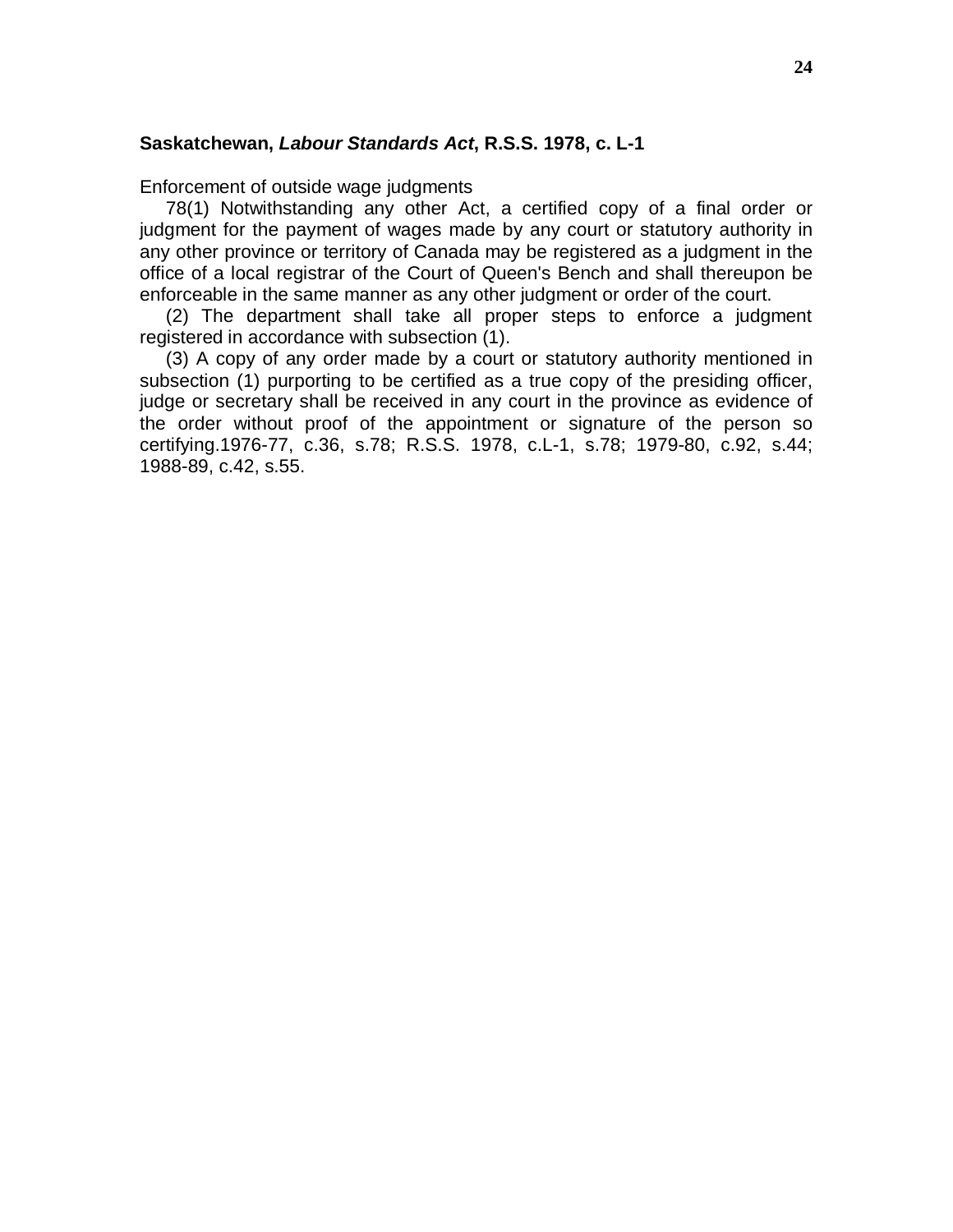## **Yukon, Employment Standards Act, Normes d'emploi, Loi sur les (RSY 2002), c. 72.**

Reciprocal enforcement of certificates

107(1) If satisfied that reciprocal provisions will be made by a province for the enforcement of certificates issued under this Act, the Commissioner in Executive Council may declare the province to be a reciprocating province and may designate the enforcement authority of that province for the purpose of this section.

(2) If an order, judgment, or certificate for the payment of wages has been obtained by a designated enforcement authority of a reciprocating province, the authority may apply to the director to enforce the order, judgment or certificate for the payment of wages.

(3) On receipt of a copy of an order, judgment, or certificate for the payment of wages

(a) certified by the court in which the order, judgment or certificate is registered; or

(b) if there is no provision in the reciprocating province for registration in a court of the order, judgment, or certificate, certified to be a true copy by the designated enforcement authority,

and on being satisfied that the wages are still owing, the director shall issue a certificate showing the amount owing and file it in the office of the clerk of the Supreme Court.

(4) On being filed under subsection (3), the certificate shall be deemed to be a judgment of the Supreme Court in favour of an employee named therein and may be enforced as a judgment of the court by the employee or by the director on behalf of the employee for the amount shown in Exécution réciproque de certificats

107(1) Le commissaire en conseil exécutif qui est convaincu que des dispositions réciproques seront adoptées par une province en vue de l'exécution des certificats délivrés en vertu de la présente loi peut déclarer qu'elle est une province accordant la réciprocité et désigner pour celle-ci l'autorité chargée de l'exécution aux fins du présent article.

(2) L'autorité désignée chargée de l'exécution pour une province accordant la réciprocité qui a obtenu une ordonnance, un jugement ou un certificat de paiement de salaire peut demander d'en assurer l'exécution.

(3) Sur réception d'une copie d'une ordonnance, d'un jugement ou d'un certificat de paiement de salaire :

a) certifié par le tribunal auprès duquel l'ordonnance, le jugement ou le certificat est enregistré;

b) si aucune disposition dans la province accordant la réciprocité ne prévoit l'enregistrement auprès du tribunal de l'ordonnance, du jugement ou du certificat, certifié copie conforme par l'autorité désignée chargée de l'exécution,

et s'il constate que le salaire est encore dû, le directeur délivre un certificat indiquant le montant dû et le dépose au greffe de la Cour suprême.

(4) Après qu'il est déposé en application du paragraphe (3), le certificat est réputé un jugement de la Cour suprême en faveur de l'employé y nommé et peut être exécuté pour le montant indiqué dans le certificat comme un jugement de la Cour par l'employé ou par